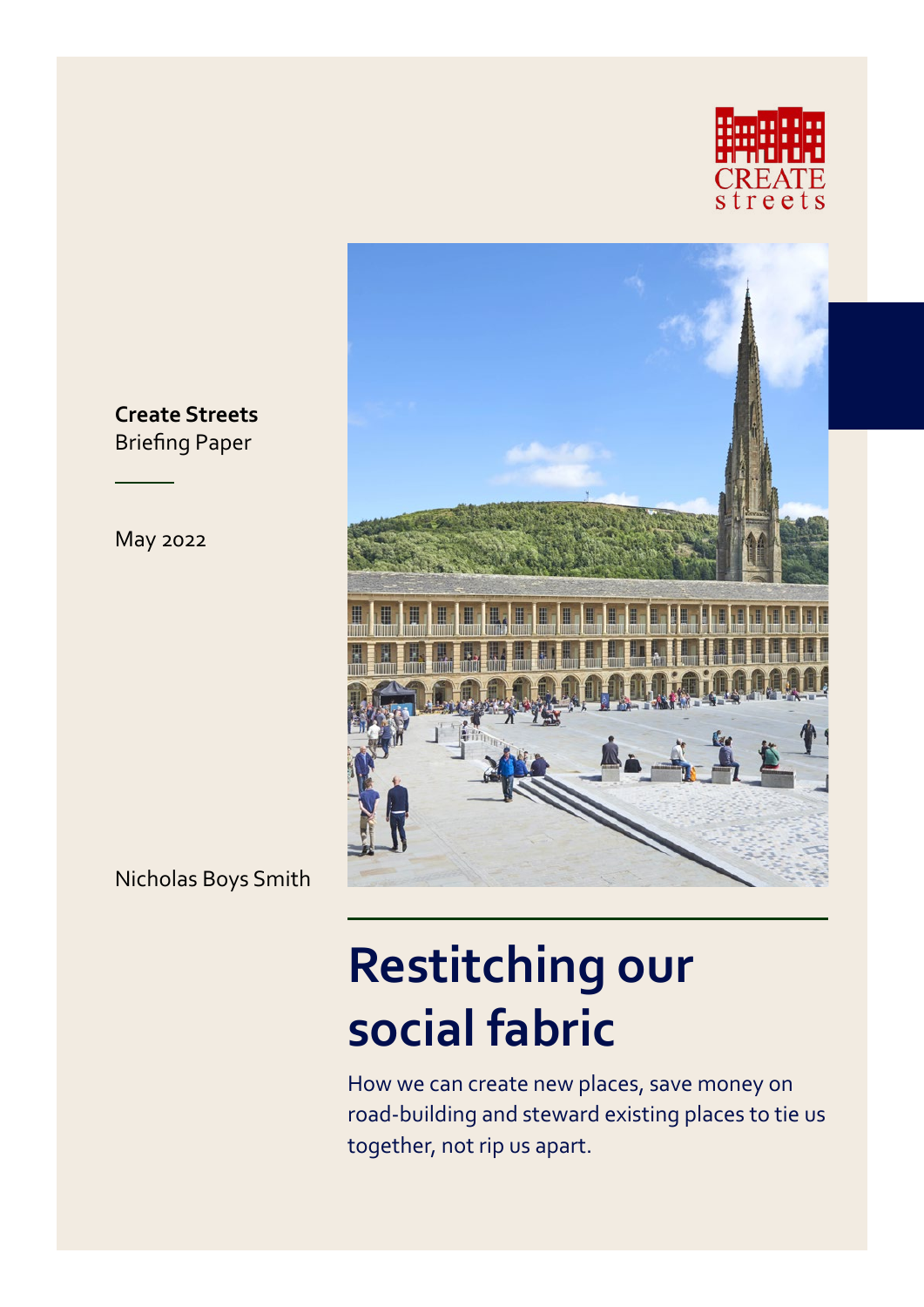# Executive summary

This briefing paper sets out new research showing that the least prosperous neighbourhoods tend to be bifurcated by fast and busy roads. Among the bottom dozen urban neighbourhoods in the Legatum Institute's UK Prosperity Index:

- Five have fast wide roads or dual carriageways though their town centres (Middlesbrough , Oldham, Grimsby, Doncaster and Wakefield);
- Three have fast wide roads or dual carriageways encircling their town centres (Manchester, Dundee and Glasgow); and
- Two have busy roads, though not dual carriageways, near the town centre (Blackpool and Great Yarmouth).

The paper then sets out six specific ideas to help restitch our society and neighbourhoods. They are based on the insight that no one actively wants to create places which are less connected or attractive but that too frequently 'hidden wiring' stops us: official procurement policy, highways guidance, planning norms or budget-setting tends to make our places less sociable and happy by accident. This paper shows how to re-order some of this wiring to everyone's benefit.

Our policy proposals are:

- Policy proposal one: change the existing road budget's objectives to include improving places
- Policy proposal two: change Homes England and others' funding programmes so that public money can only be used to support housing schemes using 'vision and validate' models
- Policy proposal three: update the methodology of the official Transport Analysis Guidance to value the school run as much as the drive to work and wellbeing as much as time
- Policy proposal four: update VAT to treat existing places fairly
- Policy proposal five: update DCMS and Historic England guidance to align with changes in the NPPF and place more focus on pride in place, on local distinctiveness and townscape merit
- Policy proposal six: extend and simplify the Urban Tree Challenge Fund to be easier for neighbourhood groups to apply for

# Thanks

*This paper draws upon the wider work of the Create Streets team and fellowship and the No Place Left Behind Commission. Specifically, it makes use of policy ideas and analysis worked up by David Milner, Dr Samuel Hughes, Toby Lloyd and Rose Grayson. Proposal five would have been impossible without the kind and expert advice of Christopher Boyle QC.*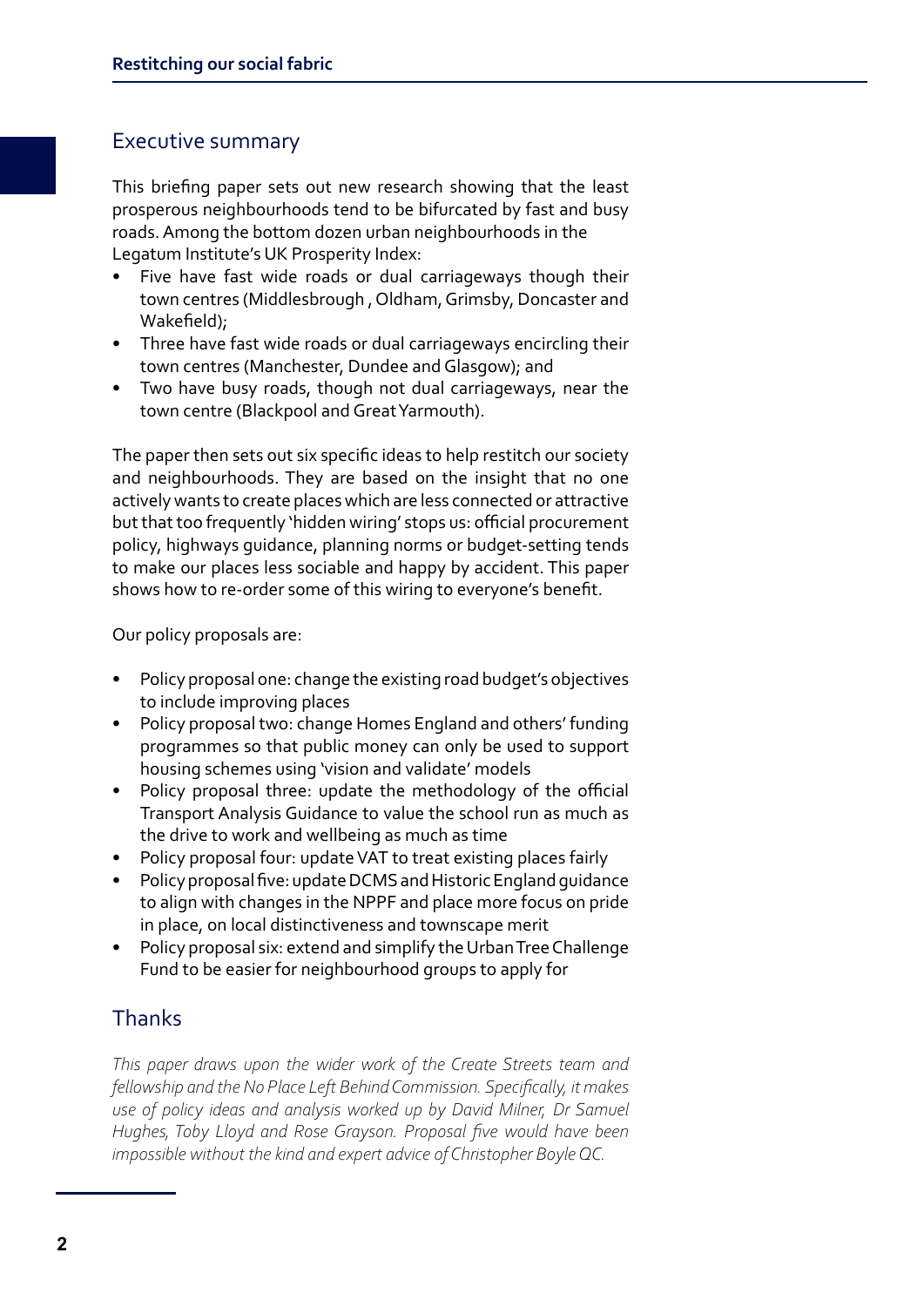# **Restitching our social fabric**

# May 2022

# **Introduction**

Social fabric matters. The places we inhabit, the people we share them with, the institutions and networks that foster shared norms and values between us all – these are the building blocks of democratic societies and prosperous economies.

Human beings, simply put, demand to belong. And the last two years of social distancing and enforced isolation have only served to remind us of this basic fact that we have known instinctively for millennia.

This is not a controversial or novel principle but it has too often been forgotten in practice. In Western countries around the world, including the United Kingdom, we have inadvertently let the threads of the social fabric fray. Pastimes that in the past brought us together – volunteering, group membership, church-going, even marriage – have gone out of fashion, while those that separate us have gone mainstream. Places of congregation, from libraries and pubs to youth clubs and parks, have shuttered and too many of the places and buildings we have created are lacking in beauty, character or local support.

It's time to change this. In the shadow of the pandemic, we must restitch the social fabric of our communities and breathe new life into the places we call home. Not by clutching at the fragments of the past and trying to recreate what has gone before but by reimagining new forms for community which learn from our forebears but that can persist today and also withstand the vicissitudes of modern, digital, global life. And not through top-down policy or by bottom-up organising on their own, but through the intelligent union of both.

Create Streets' urban design and regeneration teams work all round the country, from Scotland to the South West and from Wales to London. We support councils, landowners, developers and, above all, neighbourhood and community groups. Throughout our mission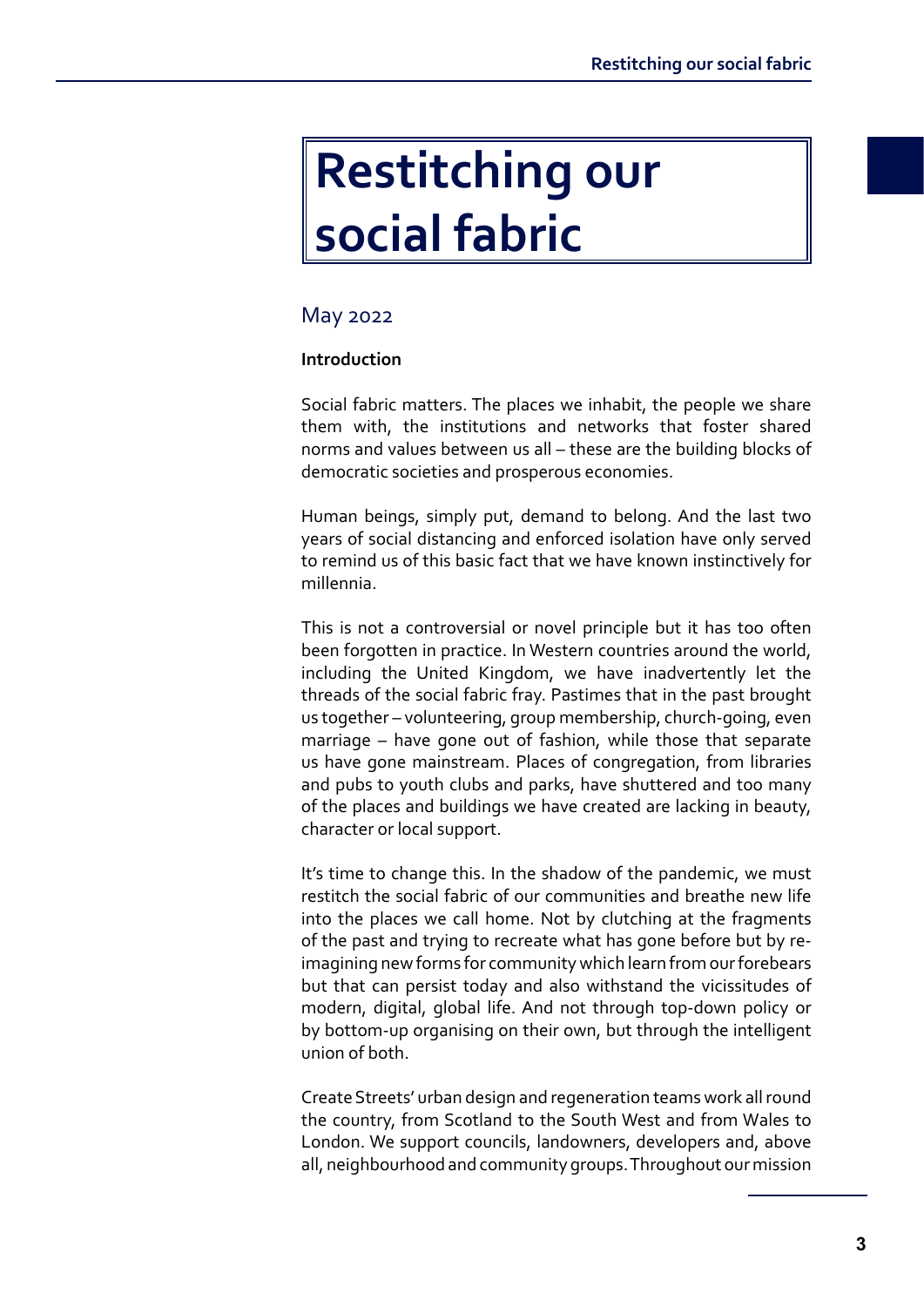is to help develop and steward beautiful and popular places which residents and neighbours can love for generations for the good of neighbourly wellbeing, connectedness and prosperity.

What we find, time after time, is that no one actively wants to create places which are less connected or attractive; few are actively trying to undermine our society. However, too frequently, the consequences of official procurement policy, highways guidance, planning norms or budget-setting is to make our places less sociable and less connecting, more polluted and less welcoming. This needs to change and this paper sets out practical ideas for how to achieve it. The six proposals have emerged over the last 18 months from the work of the Create Streets Foundation's No Place Left Behind Commission, from our research and from our work with councils, developers and neighbourhood groups.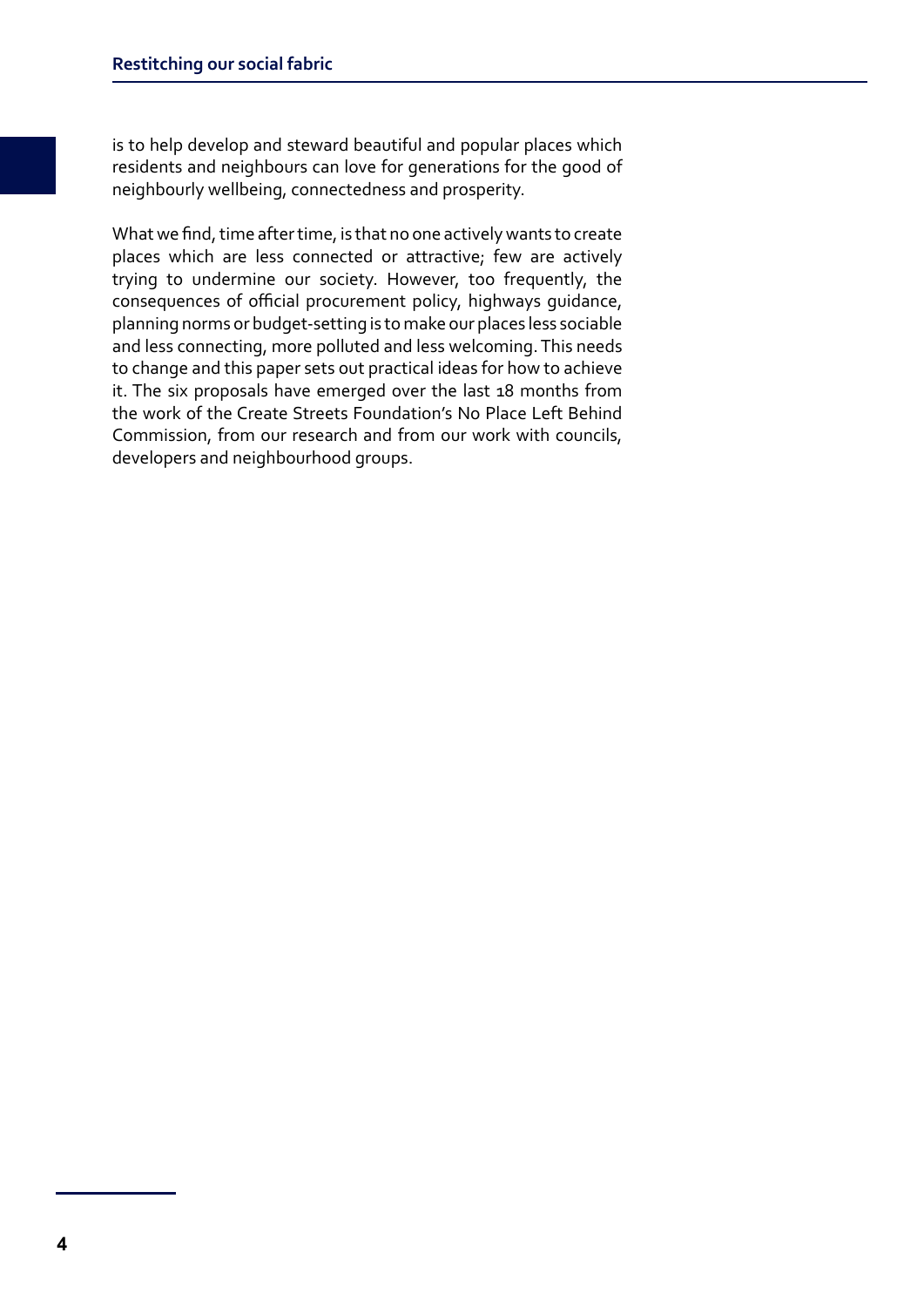# **1. Change the existing road budget's objectives to include improving places**

*Problem one: too many places are made less sociable and less healthy by fast roads cutting through their heart – particularly less prosperous places.* The quality of life and air quality in many left behind places, has suffered from the twentieth century habit of carving fast, wide and heavily engineered roads through them. Motorways and dual carriageways within towns and neighbourhoods sever communities, ruin air quality, take away alternative transport choices, and ultimately deter residents and 'fine grained' local investment alike. They tend instead to attract big box commercial buildings and surface carparks into the heart of towns, which reduce local prosperity and tax take.<sup>1</sup> No town centre should be despoiled in this way. It is striking that this is most true of the least prosperous places. Among the bottom dozen urban neighbourhoods in the Legatum Institute's UK Prosperity Index;<sup>2</sup>

- Five have fast wide roads or dual carriage ways though their town centres (Middlesbrough , Oldham, Grimsby, Doncaster and Wakefield);
- Three have fast wide roads or dual carriage ways encircling their town centres (Manchester, Dundee and Glasgow); and
- Two have busy roads, though not dual carriageways, near the town centre (Blackpool and Great Yarmouth).

In Grimsby, for instance, an arterial road, much of it dualled or elevated separates the town from the coast and left behind neighbourhoods from the town centre. In Morecombe, a dual carriageway and around 15 surface carparks dominate the town centre between the station, the sea front and the new Eden Project site.

*Policy proposal one: repurpose the existing roads budget to include reducing or removing urban motorways and dual carriageways, to create boulevards, linear parks and public spaces*

- The government should change the objectives of the existing £24.7bn roads budget to enable place-transformative change by reducing urban motorways and dual carriageways to more suitable widths, turning arterial roads into boulevards,<sup>3</sup> or removing them entirely to create new linear parks and public spaces – as has been done to great effect in cities around the world.
- The hypothecation of Vehicle Excise Duty in Budget 2018 created a National Roads Fund of £28.8 billion for 2020-25.4 These funding streams do now include wider objectives than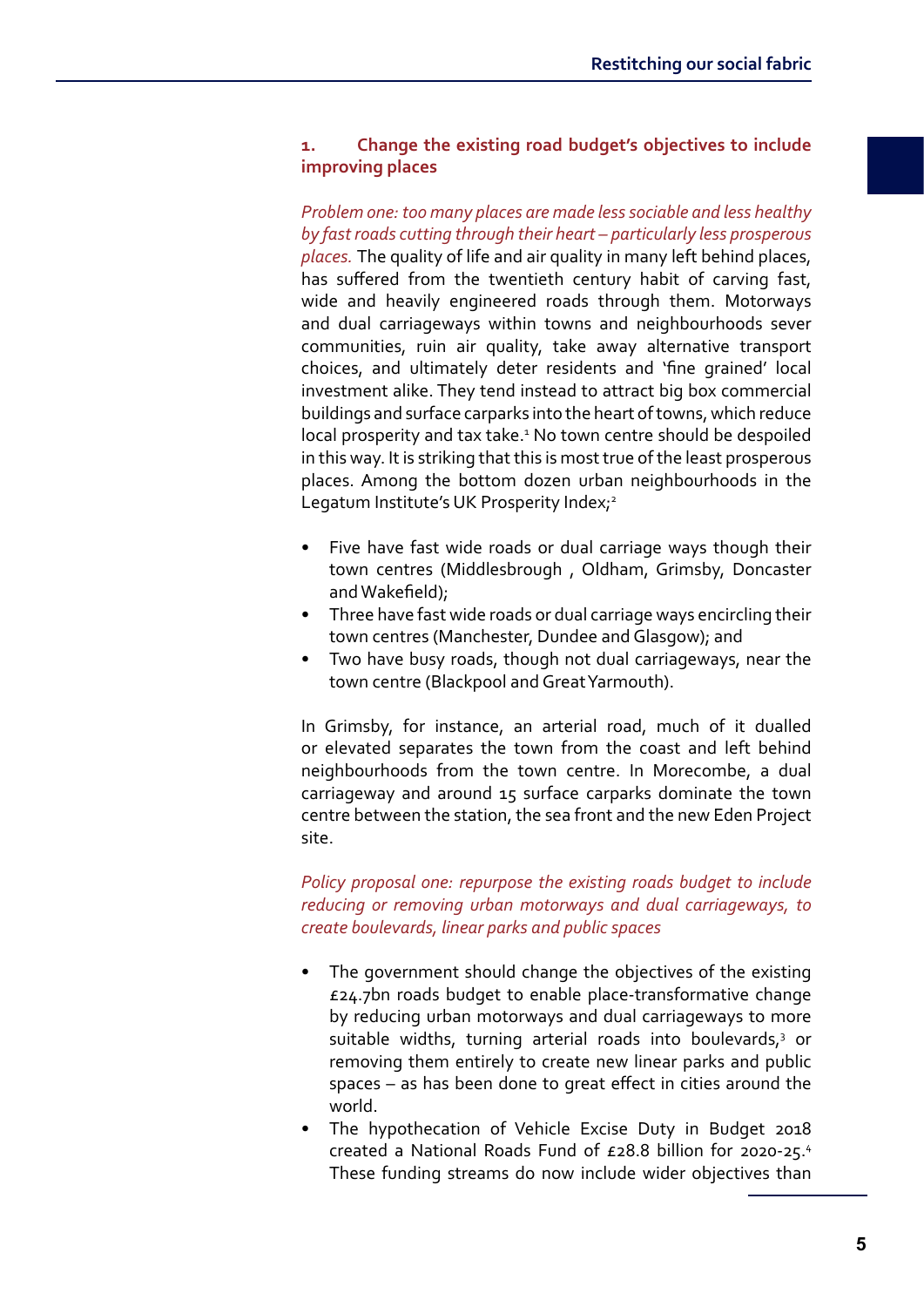just journey speeds such as supporting economic rebalancing and 'non-motorised users'.<sup>5</sup> However, they still do not include recognition of the importance of road design in placemaking and local prosperity. This needs to change, both to prevent outdated highways objectives blocking vital place improvements to left behind places and to allow road-humanising schemes to be funded directly from the roads budget.

Humanising over-engineered roads will also create opportunities to reclaim urban space from 'boxland' development and surface carparking in towns – freeing up well located brownfield land for better, denser and more economically diverse uses.

# **2. Change Homes England and others' funding programmes so that public money can only be used to support housing schemes using 'vision and validate' models**

*Problem two: existing traffic modelling, so called 'Predict and Provide', is outdated and based on flawed, oversimplified solutions.* We have outsourced the responsibility for this crucial area of designing and planning our cities to spreadsheets. It's right to prioritise infrastructure but we are too focussed on a single solution that is not extracting value for money. Decisions are made by outdated models based on old data and even older human assumptions rather than by designers and engineers planning for the health, happiness and environmental outcomes we want from new developments. These models rely on compound assumptions, such as predictions on how we will move around for decades into the future. They assume growth in car use, growth in car ownership and poor network



*Time and time again we make poor forecasts. This DfT chart shows a constant overestimate of car traffic through the years6*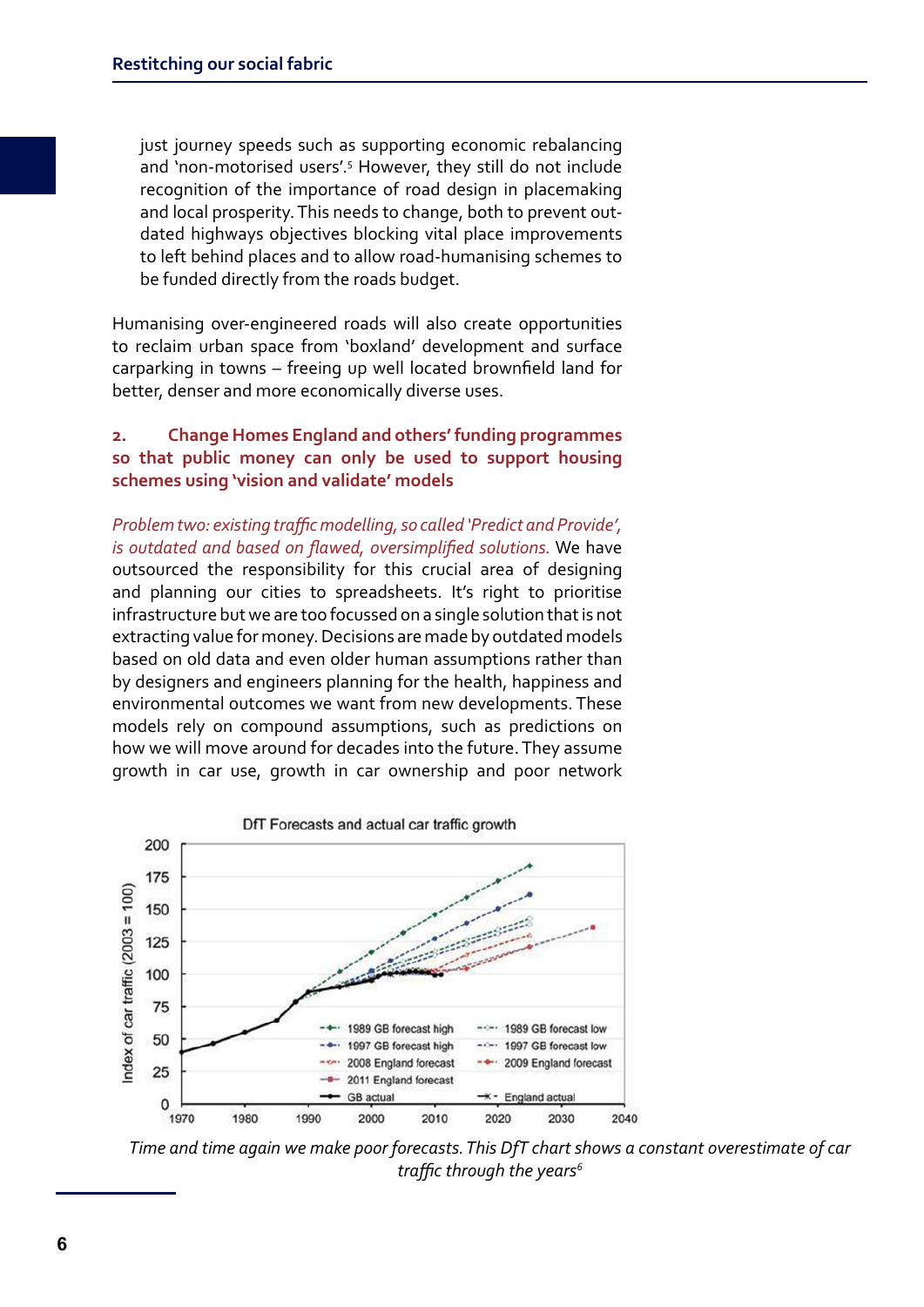conditions. These models, compounding many assumptions over multiple decades, have repeatedly proved inaccurate, as can be seen by comparing the Department for Transport's own forecasts with the actual results.

The government's decarbonising transport plan acknowledges this issue stating 'we need to move away from transport planning based on predicting future demand to provide capacity ('predict and provide') to planning that sets an outcome communities want to achieve and provides the transport solutions to deliver those outcomes'.7

When you dig into the main types of transport modelling available the first question asked is 'Are you modelling for vehicles or pedestrians?' instead of considering all types of transport holistically. Despite the rhetoric around sustainable transport we still think about walking, cycling and car transport as separate silos. Many planners will never touch a pedestrian transport model.

Another problem is that humans are truly terrible at making predictions. Take the late 19th century transport crisis, not a crisis of congestion, but of overwhelming horse manure. Tens of thousands of horses in London and New York were used in transport, each producing around 20 pounds of manure per day. Headlines at the time warned that 'In 50 years, every street in London will be buried under nine feet of manure.'8

Planners demanded more stables and increased street cleaning. No doubt horse transport modellers would also have called for wider roads, space to parallel park your horse and service stations to top them up with hay. But the predicted crisis never materialised. Less than 20 years later the car would outnumber horses in New York, rendering proposed solutions to the manure problem redundant.

When we act on these predictions, like spending on big expensive bits of infrastructure, we are left with these changes for dozens if not hundreds of years. To counter this we must accept we're bad at predictions and create places that can adapt to challenges and solutions we haven't even thought of yet.

Predicting the future based on previous experience will, by definition, lead to the same conclusions and, therefore, the same very expensive outcomes. One example being the planned Black Cat roundabout expansion near Bedford at a cost of £1.4bn for one roundabout and 10 miles of new road.<sup>9</sup> That is over a third of the  $£3.7$ bn budget for 40 new hospitals.<sup>10</sup> Could we solve congestion in a cheaper, more effective way than spending the equivalent of 14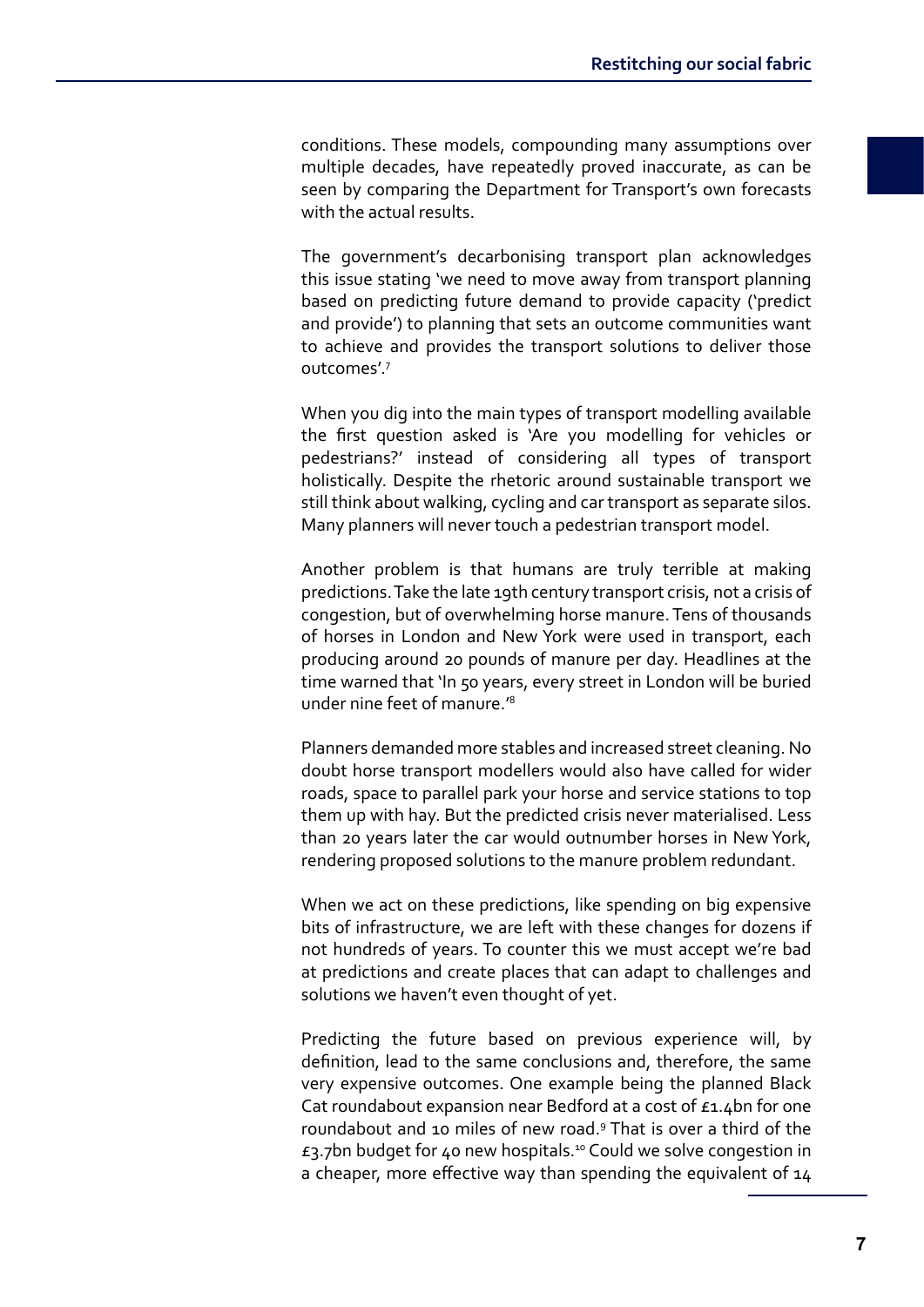new hospitals on a single roundabout?

These huge costs often result in road schemes requiring large housing developments to pay for them. (A developer will contribute thousands of pounds per house sold to fund a new road). This is money that could have otherwise been spent on improved local facilities. It's difficult to find a new housing development that isn't linked in some way to a major new road or widened junction. You'd be forgiven for wondering if the new homes are being built to serve the roads rather than the roads serving the new homes.



*The £1.4bn three tier Black Cat roundabout plans. We can deliver wider social, ecological and economic value, whilst keeping the roads running smoothly by spending on many holistic projects that reduce traffic generated by new housing developments.<sup>11</sup>*

There is hope however. A few planners, engineers and designers are challenging the post-war default to traffic prediction based on simple assumptions of endless traffic and car ownership growth. Instead they are working bottom up, with residents, local authorities and developers to set a vision for how we want to move around and how we want our towns and cities to look and be. And then design the streets and places to help us achieve this vision. This approach is known as 'Vision and Validate'. There are also other terms such as 'Decide and Provide' and 'Monitor and Manage' representing the same method.

An example of 'Vision and Validate' can be found at a business park in Silverstone where the original 'Predict and Provide' led designs for new offices included a roundabout and road expansion, based on predicting an increase in traffic, at the cost of a cool £25m.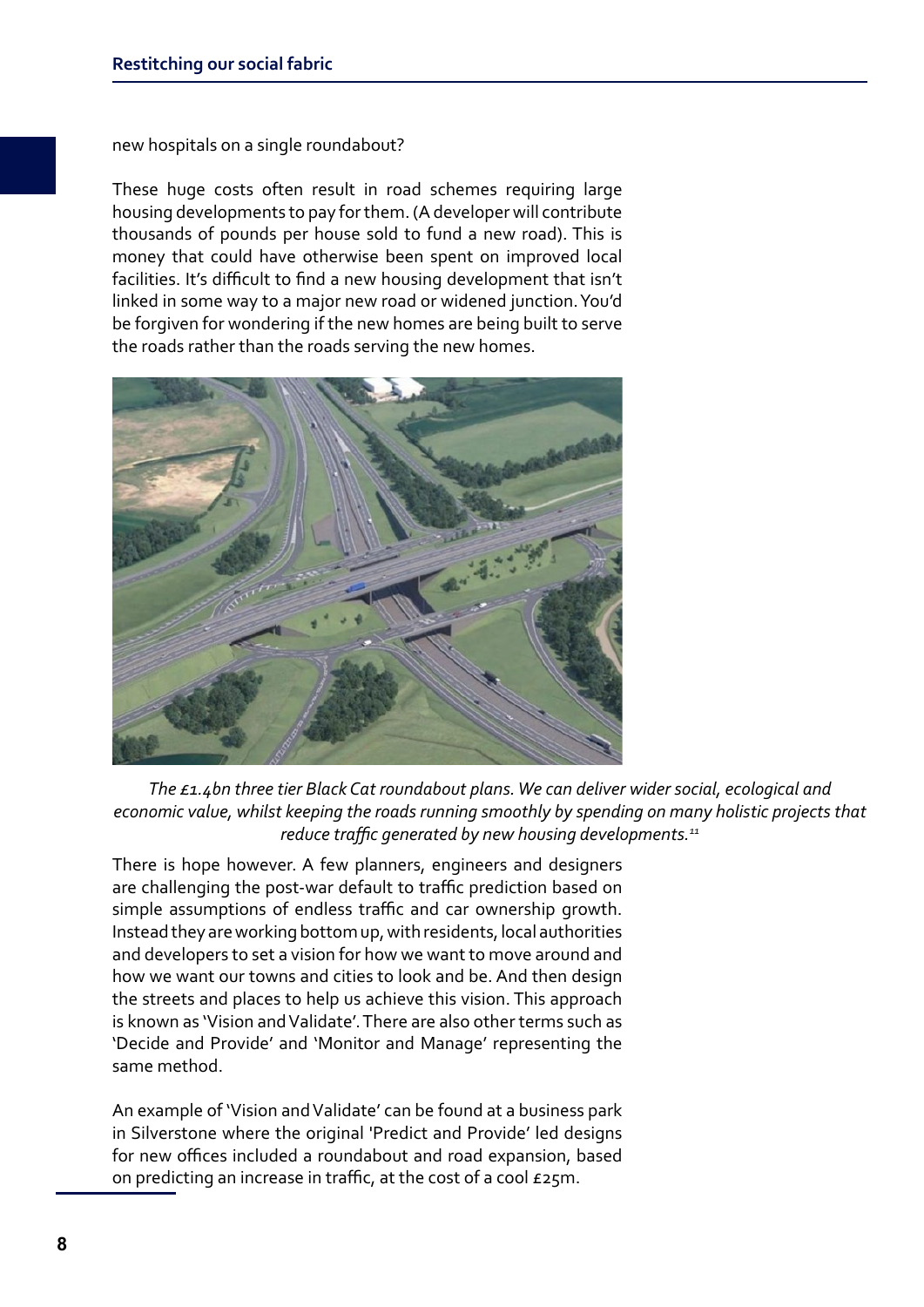But here the story took a different turn. The eye-watering cost led to a rethink. New designs adopted a 'Vision and Validate' approach and, while there were some smaller, necessary road improvements, the revised proposal went beyond road building. Better pedestrian crossings, pavements and cycle paths were added. Changing in the speed limit increased road capacity and £1m went to improving bus routes. Money went into subsidising on-site gyms and nurseries, meaning workers could walk or cycle there instead of driving to the gym a few miles away.

As a result of these changes the number and length of expected vehicle trips was reduced. The spend on roads was reduced from £25m to £2m with the extra £23m spent on facilities for the whole community. This is the approach we should default to.

# *Policy proposal two: public funding should only support housing and infrastructure schemes which use the 'Vision and Validate' methodology.*

We need to start with the vision and desired outcomes.<sup>12</sup> What does the community want their place to look and feel like? Do they want cleaner air in the centre and around the schools? How many neighbours would you like to know? What are the climate targets in the town? Once you know the desired outcomes, work back from this by planning the travel we want and need to meet our health, happiness and environmental goals.

- Homes England and Active Travel England should only financially support housing schemes using 'Vision and Validate' transport modelling;
- DFT's Local Transport Plan guidance should call on all Local Transport Plans to mandate the use of 'Vision and Validate' for all transport modelling;
- The DFT should issue technical guidance on how to deliver 'Vision and Validate' led schemes;
- All infrastructure schemes seeking levelling up funding should use vision and validate modelling;
- All highways authorities should ask for 'Vision and Validate' modelling for all new transport and development schemes;
- The Planning Inspectorate should not give consent to Nationally Significant Infrastructure Projects (NSIPs) designed using predict and provide transport modelling; and
- The sustainable transport section of the NPPF should be amended to state that planning policies and decisions should require new developments to show that their design enables the government's desired active travel modal share. (The current target is 50 per cent).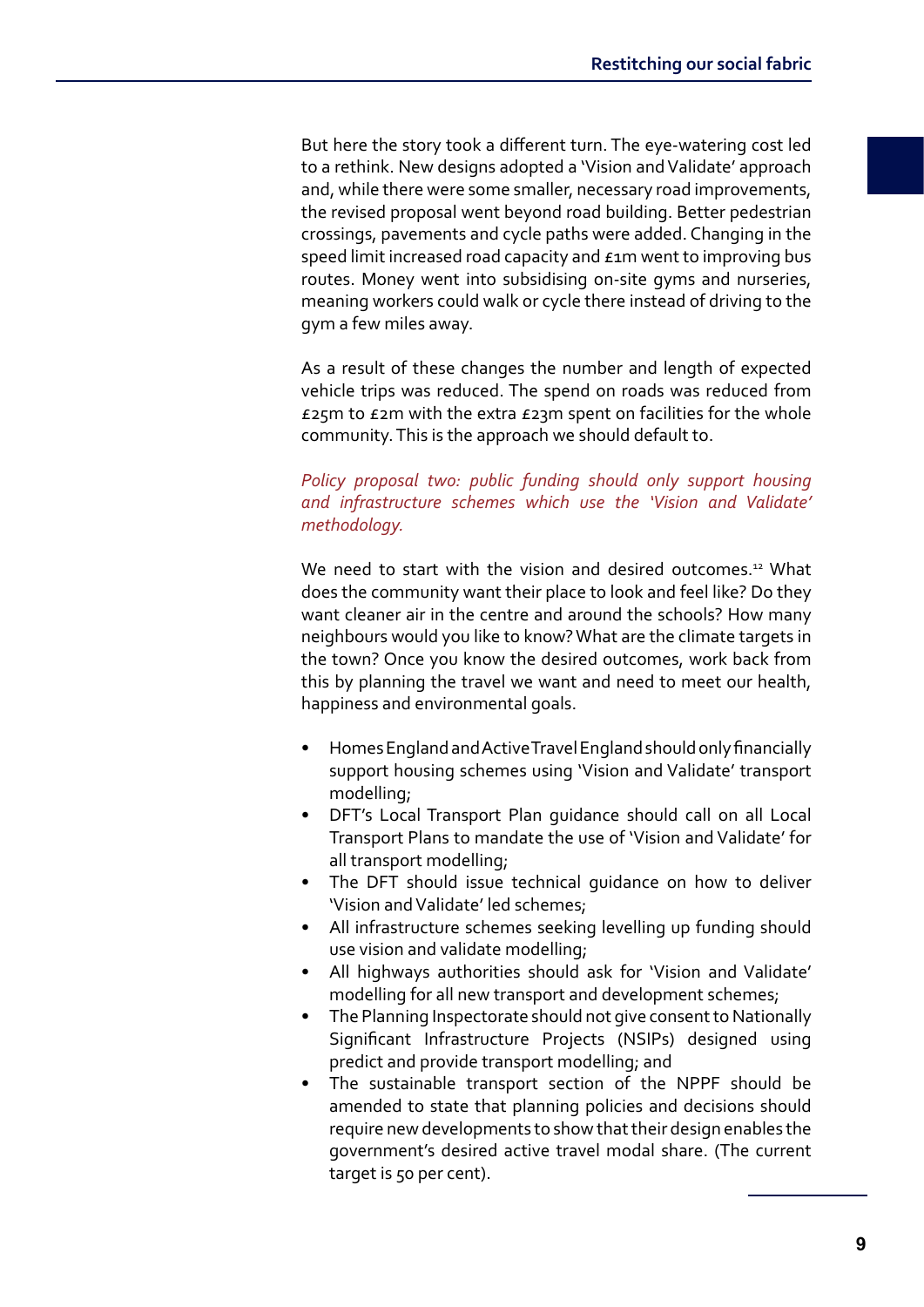# **3. Update the methodology ofthe officialTransportAnalysis Guidance to value the school run as much as the drive to work and wellbeing as much as time**

*Problem three: Government guidance values traffic congestion over everything else. The Department for Transport's cost-benefit analysis tool known as 'Transport Analysis Guidance' (TAG) fails to value social and environmental benefits and costs, and overvalues travel time.* The TAG cost-benefit analysis, which gives highways authorities a costed appraisal for proposed transport schemes, needs to be dragged kicking and screaming into the 21st century. It fails to properly capture non-travel-time benefits, such as health, wellbeing and the environment, in proposed schemes, so the answer will always be to build more or bigger roads. Whilst TAG seeks to monetise the benefits and costs of new projects, it claims that it is 'currently not feasible' to monetise almost any environmental or social costs or benefits to new projects.

This is becoming an increasingly untenable position as the evidence on how increased prosperity, value and wellbeing metrics are influenced by place and urban design continually improves.<sup>13</sup>

| Table 1 Appraisal Summary Table Impacts |                                                                                          |                                                                                       |                                                                                      |
|-----------------------------------------|------------------------------------------------------------------------------------------|---------------------------------------------------------------------------------------|--------------------------------------------------------------------------------------|
| <b>Category of impact</b>               | Impacts that are<br>typically monetised                                                  | Impacts that can be<br>monetised but are<br>not reported in the<br><b>AMCB</b> table  | Impacts that it is<br>currently not feasible or<br>practical to monetise             |
| Economy                                 | Business users and<br>private sector<br>providers (including<br>revenues)                | Reliability impact on<br>business users<br><b>Wider Economic</b><br>Impacts           |                                                                                      |
| Environment                             | <b>Noise</b><br>Air quality<br>Greenhouse gases                                          | Landscape                                                                             | Townscape<br><b>Historic Environment</b><br><b>Biodiversity</b><br>Water environment |
| Social                                  | Commuting and other<br>users<br><b>Accidents</b><br>Physical activity<br>Journey quality | Reliability impact on<br>commuting and other<br>users<br>Option and non-use<br>values | Security<br>Access to services<br>Affordability<br>Severance                         |

*TAG database: Too many social and environmental impacts are left out of cost benefit calculations*

The staggering value we put on improving journey times by just a slight amount versus any social or environmental impact is laid bare deep inside the TAG spreadsheet. The external cost attributed to severe road congestion is valued at 57.2 pence per km travelled, whereas excess noise is costed at a paltry 0.1 pence per km. Air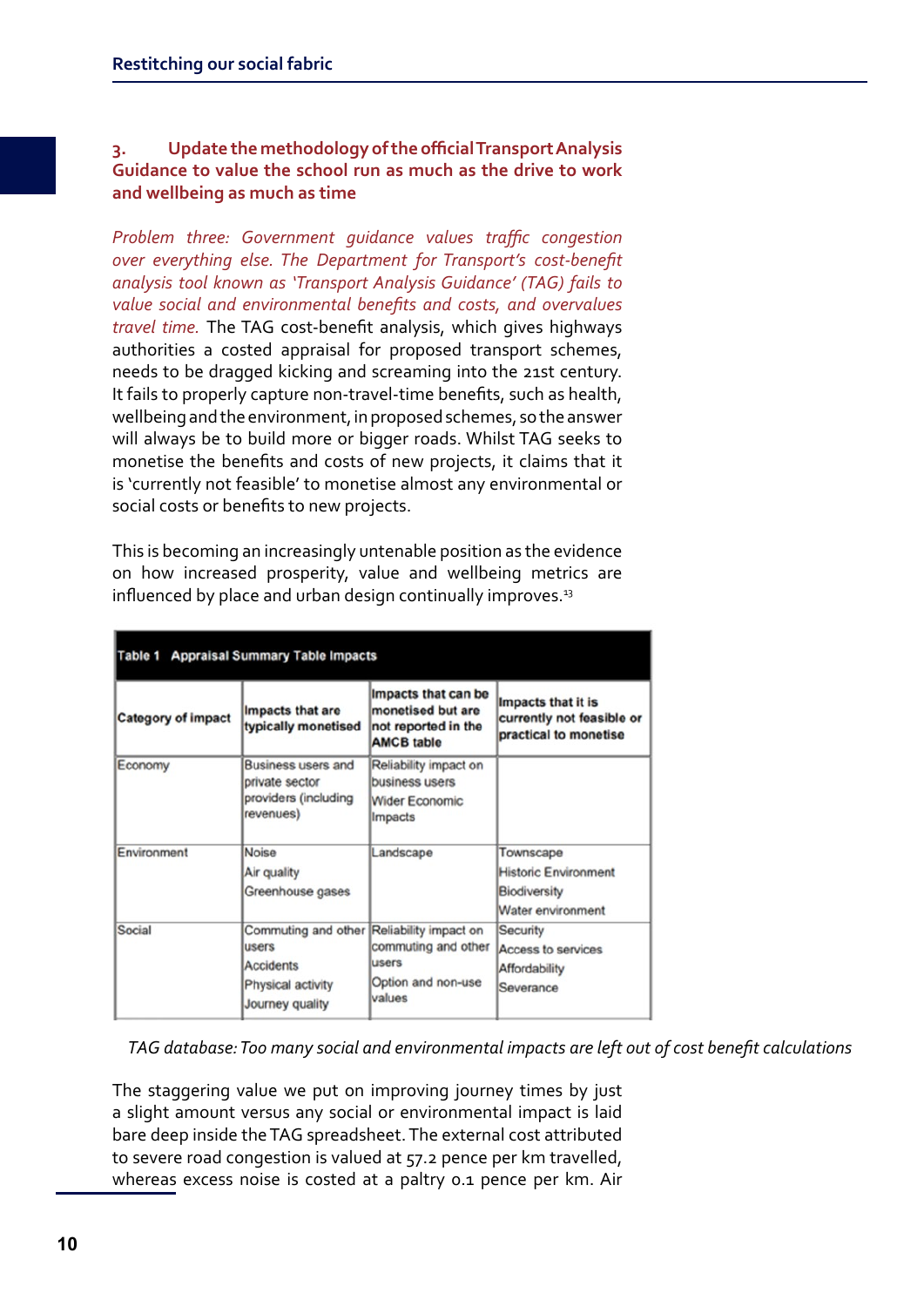quality is valued at 0.5 pence per km and greenhouse gases, the source of worsening floods, fires and droughts, stand at 2.8 pence per km. This means all of these harms combined are given just 5 per cent of the value of congestion on our roads. This is all the more futile because we know new road building doesn't actually improve congestion.

TAG also values the commute above all else. If you are travelling for a non-work purpose such as collecting the kids from school or picking up groceries your time is worth a paltry  $E_4.54$  an hour versus £9.95 for commuters.14 As an aside cyclists will be shocked to discover that painted cycle lanes are given the same cost benefit as a fully segregated cycle lane (3 pence per minutes journey-time).

*Policy proposal three: update the methodology of the official Transport Analysis Guidance to value the school run as much as the drive to work and wellbeing as much as time*

- *• Update the TAG database to redress the balance in favour of health, wellbeing, climate and happiness and monetise negative environmental and social costs*. Policy already supports rebalancing the benefits beyond saving a few minutes from your daily commute – but the TAG hasn't caught up yet. For example, the reviewing inspector for a housing scheme in Chester, which the council was trying to block due to claimed peak hour traffic increase, reported that "it is not the aim of policy to protect the convenience of commuting car drivers". In fact, the forecast traffic growth would have added just one minute delay to a peak-hour commute. Road schemes should be assessed with the updated government carbon values. The 2022 price was increased from  $E$ 72 to  $E$ 248 per tonne, which should be applied to all appraisals.<sup>15</sup>
- *• Do not use TAG at the design stage of a project, instead use it to compare detailed design options at a later stage*. The design team and transport planners should decide when new road infrastructure is needed. Only then should TAG be used to compare detailed plans of road schemes.

#### **4. UpdateVAT to treat existing places fairly**

*Problem four: VAT encourages new build in place of less disruptive investment in existing places.* VAT is charged at 20 per cent on repair, maintenance and adaptation work to buildings. However, new buildings are not charged VAT. This incentivises demolishing existing buildings and starting again. It discourages regenerative development and sensitive, plot by plot investment in existing places. It encourages greenfield over brownfield development.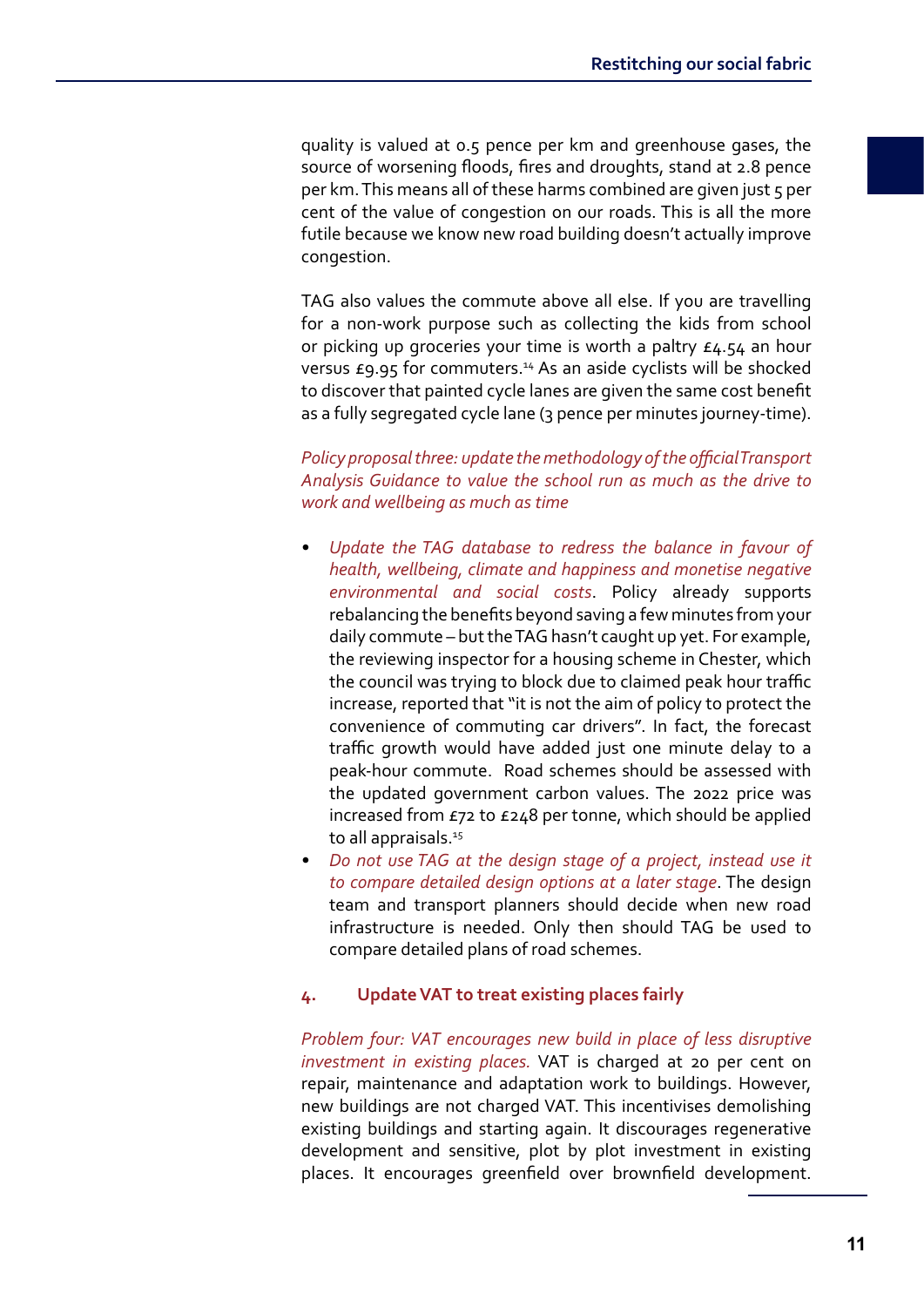Government VAT rules are therefore not in alignment with their policies on planning and sustainable development, as set out in the National Planning Policy Framework (NPPF). This should change. The need for this commands increasing public recognition, having been championed by the Architects' Journal in its RetroFirst campaign. As the Northumberland and Newcastle Civic Society put it in their 2019 evidence to the Building Better Building Beautiful Commission:

*It is desirable to make better use of existing buildings in city centres given not only the colossal challenges facing traditional urban based business but critically the need to better use finite natural resources… we want to dispel the perception that renovation represents poor value for money in comparison with demolition and reconstruction.16*

# *Policy proposal four: update VAT to treat existing places fairly*

The government should make bringing derelict buildings back into use VAT free, or charge at most a reduced VAT of 5 per cent. It should do the same for core improvements to existing buildings, including reroofing, extensions, conversions and renewable heating. It is not necessary that VAT be reduced for DIY or interior decoration, which do not have corresponding environmental significance. It is possible that such a move could;

- Provide a £15.1 billion stimulus to the wider UK economy and 95,480 extra jobs by 2020; and
- Lead to almost 240,000 tonnes of CO2 equivalent savings from 92,000 homes.

Similar VAT reductions have resulted in an increase in consumer demand and employment in the Isle of Man and the Netherlands. Reducing VAT on bringing derelict buildings back into life would be particularly important in less prosperous parts of the country where land costs are lower and build costs comparatively more important to overall development economic.

### **5. Update DCMS and Historic England guidance to align with changes in the NPPF and place more focus on pride in place, to local distinctiveness and townscape merit**

*Problem five. Listed buildings are disproportionately in the south rather than the midlands and the north.* For example, the South West has 90,131 listed buildings or one listed building for every 62 people living in the region. The North East has 12,464 listed buildings or one listed building for every 214 people.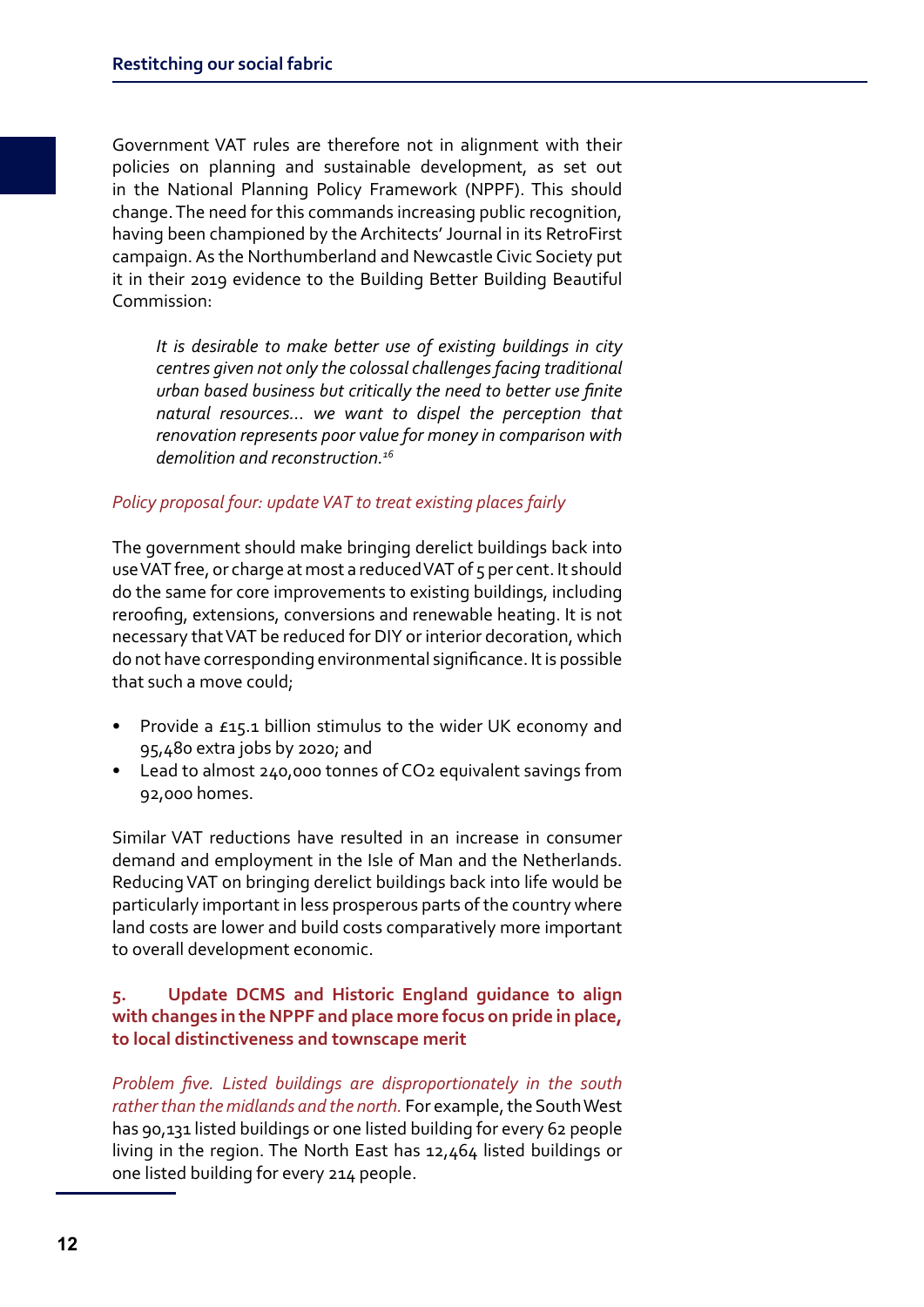This probably reflects the historic focus of conservation staff in the 1950s and 1960s in favour of 'cathedral city' rather than 'industrial town.' But it also reflects the modern guidance of the DCMS which focuses more on early Victorian or older buildings as opposed to more recent ones. The official guidance note, Principles of Selection for Listed Buildings (November 2018), advises:

- "from 1700 to 1850, most buildings that retain a significant proportion of their original fabric are likely to be regarded of special interest, though some selection is necessary;
- from 1850 to 1945, because of the greatly increased number of buildings erected and the much larger numbers that have survived, progressively greater selection is necessary;"

In a linked issue, it has also proved difficult to protect early twentieth century traditional architecture. This is because generally excellent, Historic England guidance on the listing of domestic architecture still places more focus on modernism and the 'path' to modernism than it does on the full range of competing 'styles' in early twentieth century reality. It needs to 'catch up' with more recent scholarship.

At one time, architectural study was dominated by a teleological narrative of the emergence and evolution of modernism. Recent years, however, have seen growing recognition that modern Britain has been home to a range of rich and significant architectural approaches, existing in a complex and often creative relationship with canonical modernism. There is renewed interest in architects from beyond the London mainstream like Dewi-Prys Thomas and Ian Begg, in advocates of the terraced street like Elizabeth Denby and Trystan Edwards, and in architects who creatively reinterpreted older design vocabularies like Elisabeth Scott and Albert Richardson. This approach embraces a rich variety of modern design that responded to the diverse aspirations and attachments of the British people.

# *Policy proposal five: update DCMS and Historic England guidance to align with changes in the NPPF and place more focus on pride in place, to local distinctiveness and townscape merit*

1. Historic England should redraft their guidance Domestic 4: Modern houses and housing (2011, reissued 2017). At present the note underplays pre-war traditional architecture. For example, in the section on Architectural Styles at present there is only one paragraph on pre-war neo-Georgian architecture, one paragraph on art deco and none on post-war traditional housing. There are nearly three pages on pre-war and post-war modern buildings, although very few modernist buildings were actually built pre-war. There is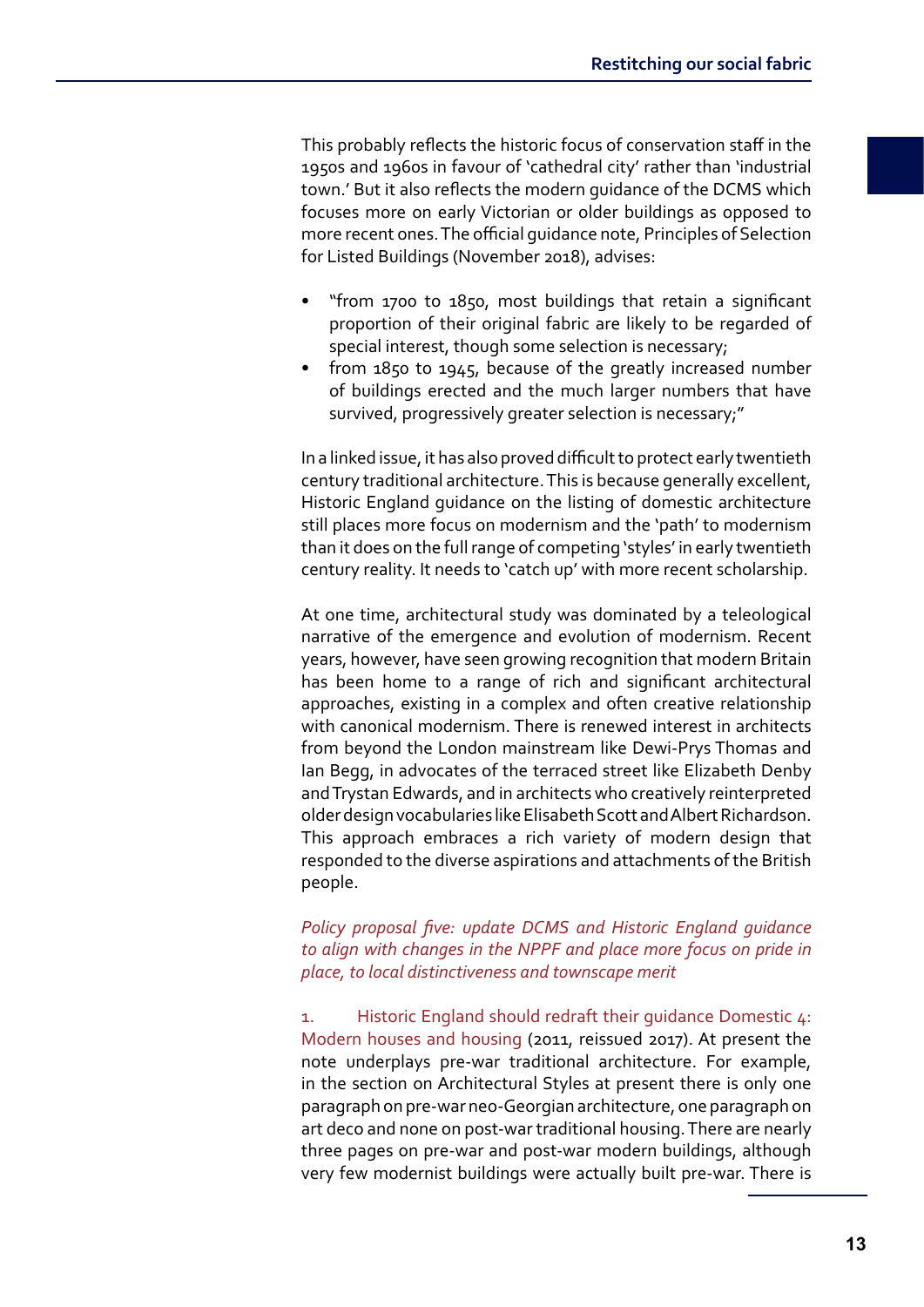an implicit assumption throughout the narrative that architecture 'progressed' towards modernism. It shows no recognition of the actual predominance of pre-war traditional domestic architecture. The note needs redrafting for a more accurate balance.

Similar changes should be made to other guidance notes covering commercial, educational, industrial and other buildings.17

2. DCMS should redraft their note Principles of Selection for Listed Buildings (November 2018). Key paragraphs that need redrafting are paragraphs 18 t0 21 to reflect the changes in the NPPF to focus on place-making, beauty and local distinctiveness and better to preserve the traditional urban fabric that each generation inherited until World War II. Precise wording edits are suggested in the appendix.

3. Consider re-introducing Grade III listing. In the context of these changes, it may be worth considering re-introducing Grade III which be normal for twentieth century listed buildings up until 1945 which are broadly beneficia to the public and which are of conservation area merit. This could be achieved though policy not legislation. This could also include locally listed buildings.

- Grade III listed buildings would be chiefly listed for their townscape and public realm contribution so internal alterations would not normally affect their special character. This would prevent the need for Listed Building Consents for internal alterations. This could be achieved, I understand, through policy not legislation.
- One option to consider would be to support changes to Grade III listed buildings if done in accordance with the original style or with a locally popular design code. This would permit them to continue to intensify whilst valuing the original townscape.

# **6. Policy proposal six: extend and simplify the Urban Tree Challenge Fund to be easier for neighbourhood groups to apply for**

The lived experience of lock-down has highlighted the benefits of urban greenery for well-being, health and overall place quality and prosperity. As a Leeds resident told the No Place Left Behind Commission:

*'The seating and planting that have been added here as a parklet gives a safe space for people to sit and talk in the open air at suitable distances* 'Leeds resident<sup>18</sup>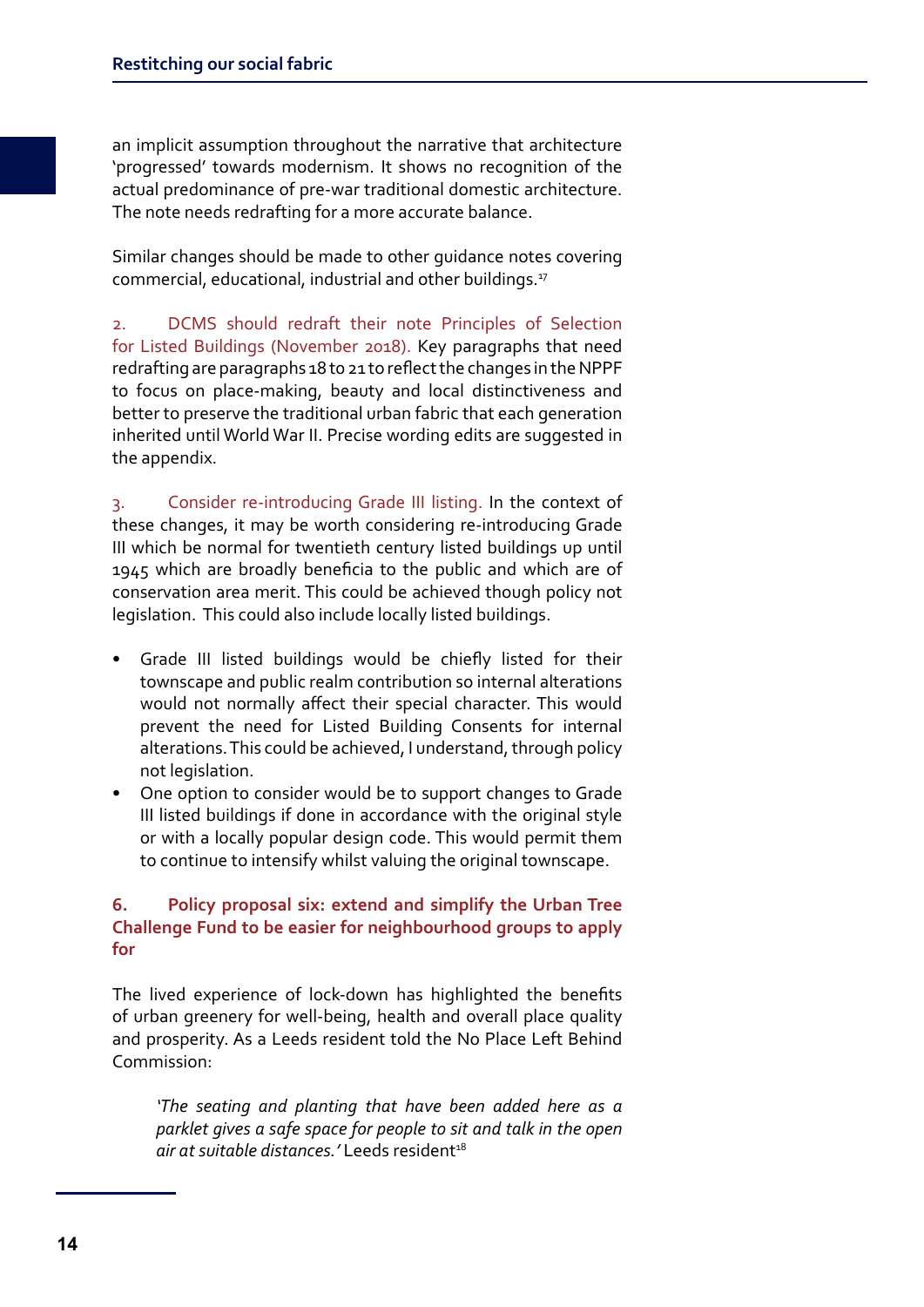A year on from the outbreak of the pandemic, data from Google showed that visits to parks in the UK were up 48 per cent on prepandemic levels.19 Many of No Place Left Behind Commission's case studies described a local green space as 'a lifeline' for the community during lockdowns, as a safe place to come together, exercise and play. The immediate opportunity now is to increase 'little and often' greenery, the street trees or low level planting that very often have the most measurable benefit on residential health and well-being because it is so frequently encountered. There is overwhelmingly clear evidence of the positive association of street trees on fewer accidents, cleaner air, less childhood asthma, lower anti-depressant prescription rates, reduced crime rates and higher property values.<sup>20</sup>

Street trees are associated with slower cars, better air quality, moderated energy usages and happier and healthier residents. One study found that the presence of trees reduced speeds by seven to eight miles per hour... A study of five arterial roadways found that mid–block car crashes declined by five to 20 per cent in areas with features such as trees or concrete planters along the road.<sup>21</sup> ... Urban trees improve air quality.<sup>22</sup> They moderate energy use for heating and cooling.<sup>23</sup> People also aesthetically prefer streets with trees in them.<sup>24</sup>

*Problem six: when it comes to urban greenery not all neighbourhoods are equal and left behind places struggle to meet funding requirements and process.* ONS data shows that there is a strong correlation between low canopy cover and social deprivation.<sup>25</sup> The direction of policy over recent months is recognising this,<sup>26</sup> with the new National Model Design Code, the upcoming release of Manual for Streets 3, the new Biodiversity Net Gain metric 3.0 and the recent changes in the national planning policy framework requiring developers to work closely with highways and tree officers, for every new street to be tree lined, and all new developments to achieve a 10 percent net gain in biodiversity.<sup>27</sup>

Recently the Urban Tree Challenge Fund has provided funding to the planting of trees in urban areas, as part of the Government's Nature for Climate Fund. The fund covers 50 per cent of the costs for communities and local authorities to retrofit trees in urban places and to maintain them for three years. Importantly, and for the first time, funding applications were scored based on socio-economic deprivation and current tree canopy cover, or lack of.<sup>28</sup>

The Urban Tree Challenge Fund's positive impacts are already being seen across England, where the first two rounds have supported the planting of 134,000 new trees and the third round for 2021/2022 aims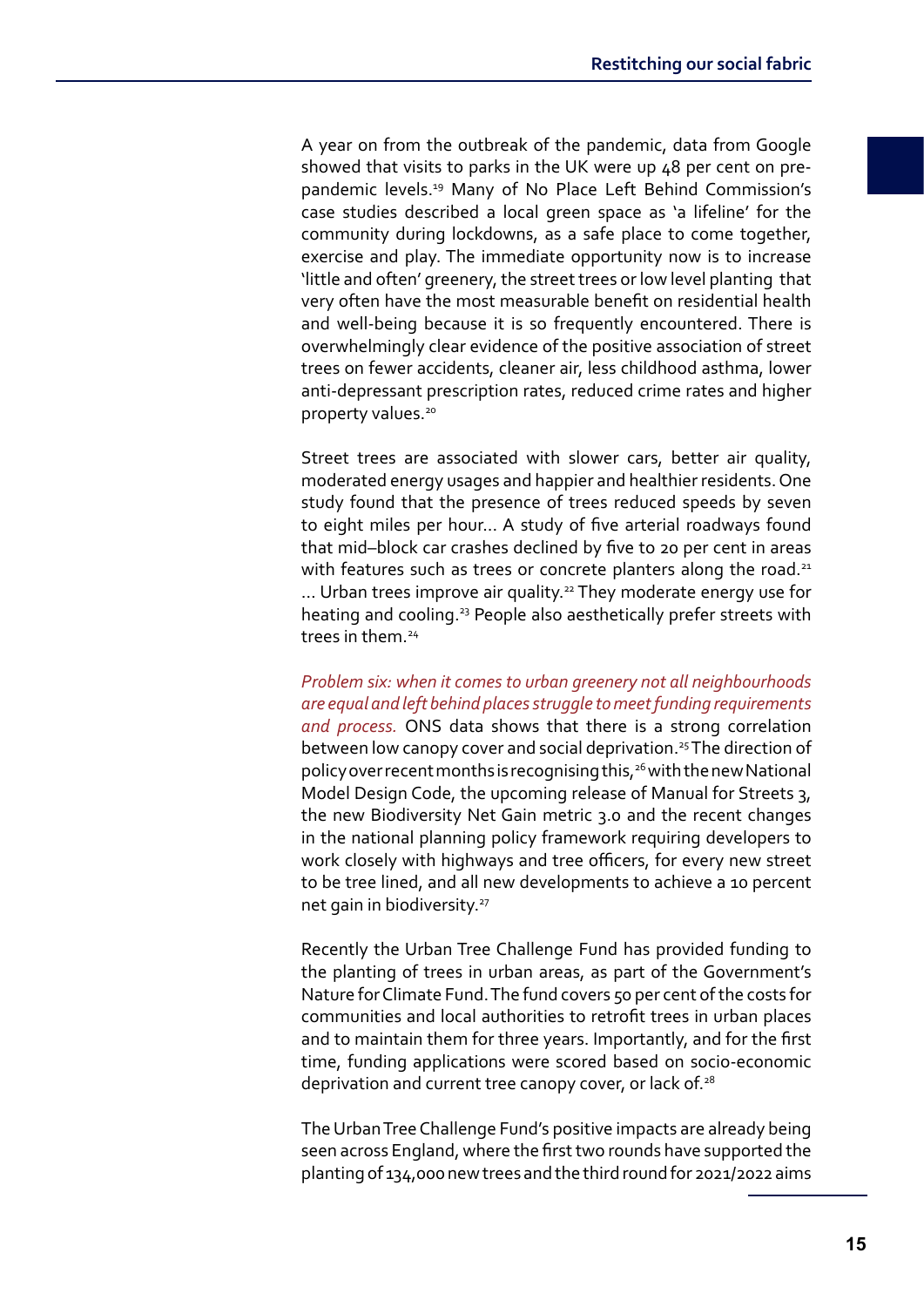to plant a further 44'000.<sup>29</sup> However, despite the priority for funding given to more deprived places with fewest trees, the communities who are most in need seem to be struggling to apply due to onerous application requirements – in particular section 8, which requires formal written approval from the landowner before funding can even be applied for. And the fund only covers the cost of planting in verges and other 'soft' spaces, not the higher cost of planting trees in the 'hard' surface of streets – which is precisely where greenery provides the most benefits.

In Chatham, The Arches Local hoped to apply for the Urban Tree Challenge Fund and to plant some trees to improve their neighbourhood. Their first plan was to plant trees on their local streets, but the fund would not cover the cost of installing trees in the concrete surface. Their second choice of locations was on several green verges nearby. They were able to match fund the costs in part with capital from their Big Local Funding, and in part through volunteer labour to maintain the trees. But despite having completed the application form, associated spreadsheet, and drawings and secured permission in principle from the landowner, they were unable to get the landowner to complete the relevant part of the form in time and so were unable to apply. Fortunately, they were ultimately able to partner with local organisations and volunteers to plant 31 trees in and off the streets of Luton in Chatham to mark National Tree Week in 2020. During the February 2021 half term, Arches Local also installed three cherry trees and two pear trees at a local primary school with no discernible tree canopy.

East Marsh United, a community group in Grimsby working with their local councillors, MP and council officials had hoped to plant trees along a run down street to green the heart of their community – an area which the UTCF map<sup>30</sup> identifies as a priority area with high levels of deprivation and very low canopy cover. The group were happy to match fund the application with volunteer labour to maintain and care for the trees. The local council, as the landowner, was happy in principle for trees to be planted along the street. However, additional funding was needed to pay for planting in a hard surface. East Marsh United were not able to secure this, and so council governance processes prevented them from giving formal section 8 approval for the application.

Tree planting initiatives by charities Groundwork,<sup>31</sup> Save our Street Trees,<sup>32</sup> Trees for Cities<sup>33</sup> and the Create Streets Foundation<sup>34</sup> have demonstrated communities' appetite for tree planting, especially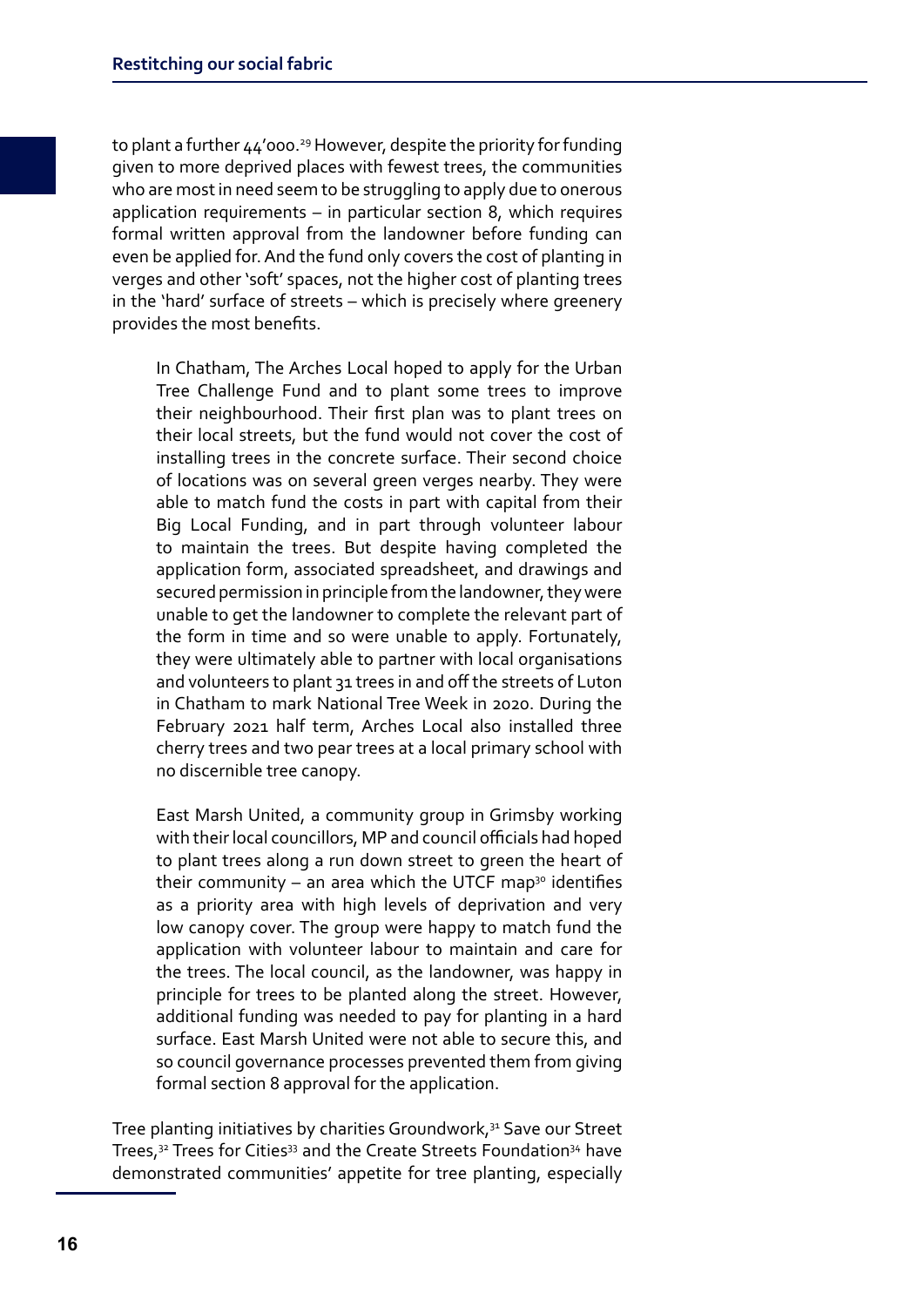in urban areas' - and shown that local people engage particularly readily with street greening and tree planting projects. The response from local people is overwhelmingly positive, and as most expensive element of planting trees is the three years subsequent maintenance, being able to match fund in with community volunteering is also an important efficiency gain.35 Initiating street and neighbourhood regeneration by adding trees and greenery can therefore be a powerful way to activate communities and kickstart positive change, and an efficient way to leverage investment.

# *Policy proposal six: extend and simplify the Urban Tree Challenge Fund to be easier for neighbourhood groups to apply for.*

The Urban Tree Challenge Fund should be extended for another four years, with the target of increasing canopy cover in deprived areas to at least the national average of 16% by 2025.<sup>36</sup> In the longer term, the aspiration should be to increase canopy cover to at least 20%, but ideally 30% or higher where feasible.37 Funding should be increased from the current level of £837.45 per tree (including three years maintenance), to cover the higher cost of planting in the hard surface of streets and to ensure that planting can include a diverse range of tree species, as called for by The State of The World's Trees Report.38 The fund should pay for more of the upfront capital costs of the tree, and local authorities should be paid for each tree they adopt at the end of the initial maintenance period. The requirement to secure formal permission from landowners before applying should be relaxed, and the rules on planting in the highway should be reviewed and relaxed to reduce bureaucratic hurdles and enable more tree planting directly on streets.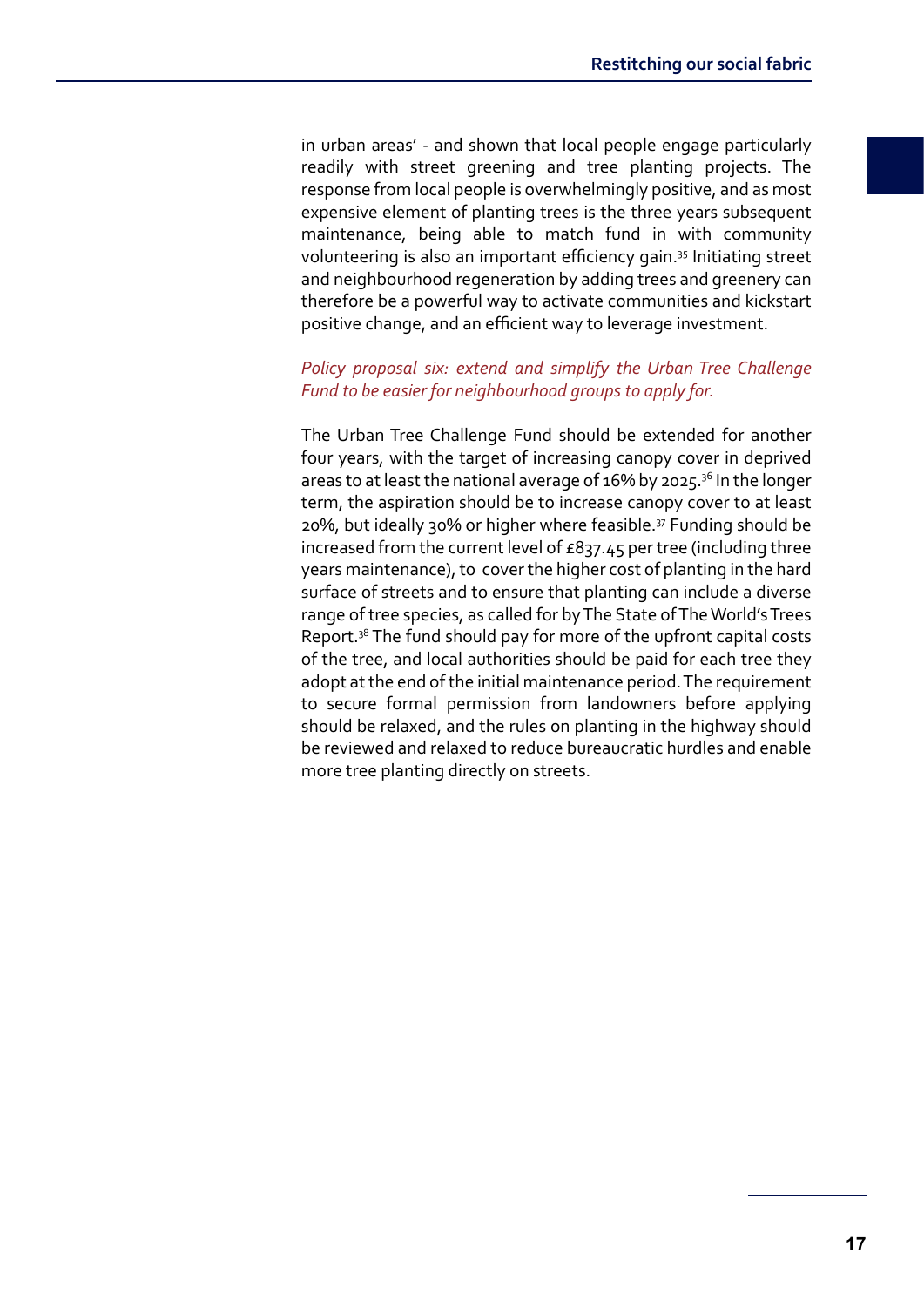# **Appendix: policy proposal five. Detailed suggested redrafting of paragraphs 18 to 21 of Principles of Selection for Listed Buildings (November 2018)**

At present **paragraph 18** (i) focuses exclusively on architectural merit; (ii) does not consider place-making or local popularity and well-being; and (iii) needs a more fine-grained approach to pre-1914 buildings. It reads:

"Age and rarity: the older a building is, and the fewer the surviving examples of its kind, the more likely it is to have special interest. The following chronology is meant as a guide to assessment; the dates are indications of likely periods of interest and are not absolute. The relevance of age and rarity will vary according to the particular type of building because for some types, dates other than those outlined below are of significance. However, the general principles used are that:

before 1700, all buildings that retain a significant proportion of their original fabric are likely to be regarded of special interest;

from 1700 to 1850, most buildings that retain a significant proportion of their original fabric are likely to be regarded of special interest, though some selection is necessary;

• from 1850 to 1945, because of the greatly increased number of buildings erected and the much larger numbers that have survived, progressively greater selection is necessary;

careful selection is required for buildings from the period after 1945, another watershed for architecture."

**Paragraph 18** should be re-drafted to read [changes highlighted]:

"Age and rarity: the older a building is, the fewer the surviving examples of its kind and the more it contributes to local pride in place, to local distinctiveness and townscape merit, the more likely it is to have special interest. The following chronology is meant as a guide to assessment; the dates are indications of likely periods of interest and are not absolute. The relevance of age and rarity will vary according to the particular type of building because for some types, dates other than those outlined below are of significance. However, the general principles used are that:

• "before 1700, all buildings that retain a significant proportion of their original fabric are likely to be regarded of special interest;

from 1700 to  $1914$ , most buildings that retain a significant proportion of their original fabric are likely to be regarded of special interest, though some selection is necessary;

from 1914 to 1945, because of the greatly increased number of buildings erected and the much larger numbers that have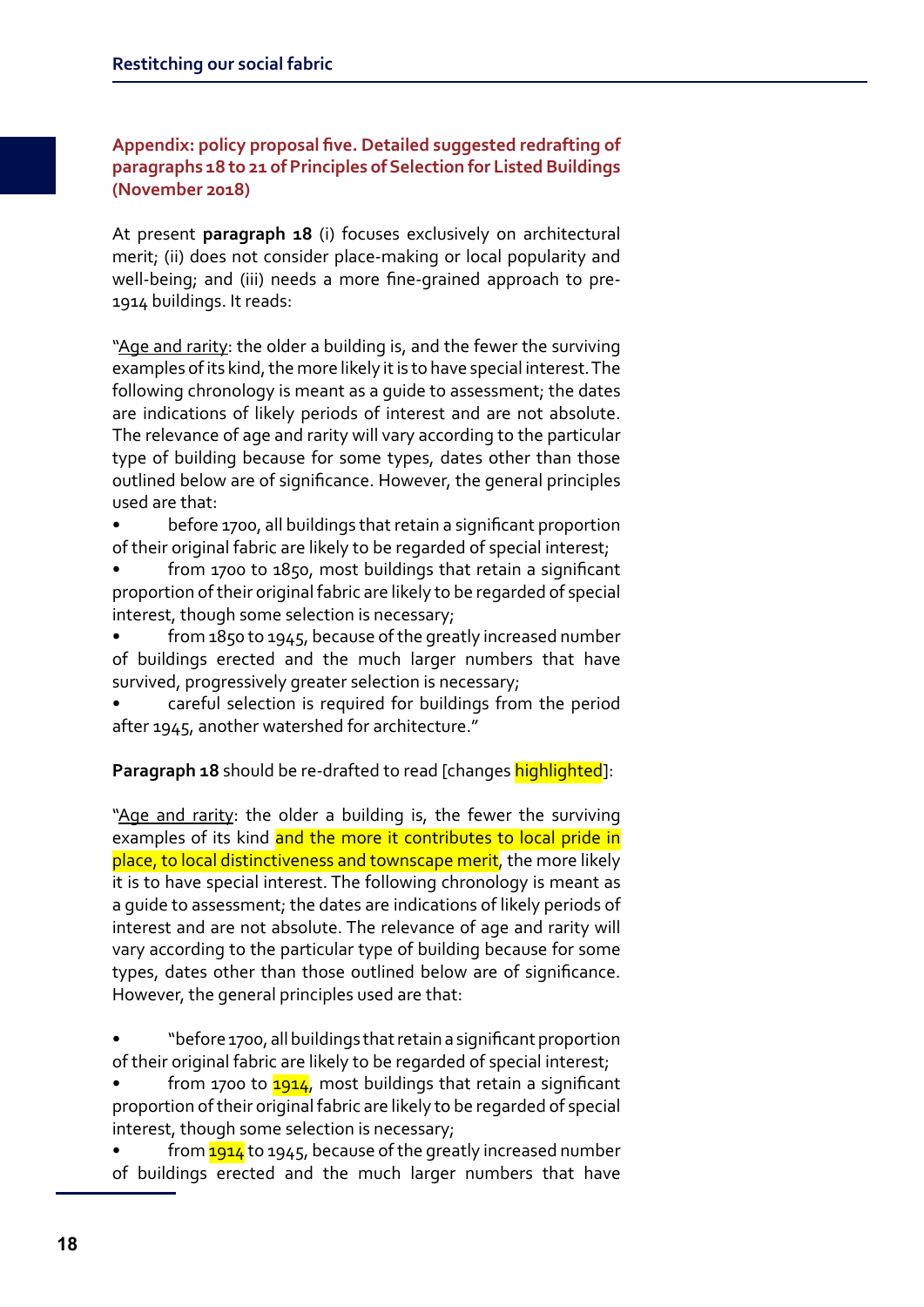survived, progressively greater selection is necessary;

careful selection is required for buildings from the period after 1945, another watershed for architecture and place-making."

At present **paragraph 19** reads:

"Buildings less than 30 years old: such buildings are not normally considered to be of special architectural or historic interest because they have yet to stand the test of time. It may nevertheless be appropriate to list some modern buildings despite their relatively recent construction – for example, if they demonstrate outstanding quality (generally interpreted as being equivalent to Grade I or II\*). The Secretary of State calculates the age of a building from the point at which the ground was first broken."

Paragraph 19 should be redrafted to read [changes highlighted]:

"Buildings less than 30 years old: such buildings are not normally considered to be of special architectural or historic interest because they have yet to stand the test of time. It may nevertheless be appropriate to list some modern buildings despite their relatively recent construction – for example, if they demonstrate outstanding quality (generally interpreted as being equivalent to Grade I or II\*) are locally loved or **contribute to local pride in place and townscape** merit. The Secretary of State calculates the age of a building from the point at which the ground was first broken."

At present **paragraph 20** reads:

"Aesthetic merits: the appearance of a building (both its intrinsic architectural merit or any group value) is often a key consideration in listing, but the special interest will not always be reflected in obvious external visual quality. Buildings that are important for reasons of technological or material innovation, engineering or as illustrating particular aspects of social or economic history, may have little external visual quality but can still be of special interest."

**Paragraph 20** should be redrafted to read [changes highlighted]:

"Aesthetic merits: the appearance of a building (both its intrinsic architectural merit or any group value) is often a key consideration in listing, but the special interest will not always be reflected just in obvious external visual quality. Buildings that are locally popular, that contribute to local pride in place, to local distinctiveness and to townscape merit can also still be of special interest. Buildings that are important for reasons of technological or material innovation, engineering or as illustrating particular aspects of social or economic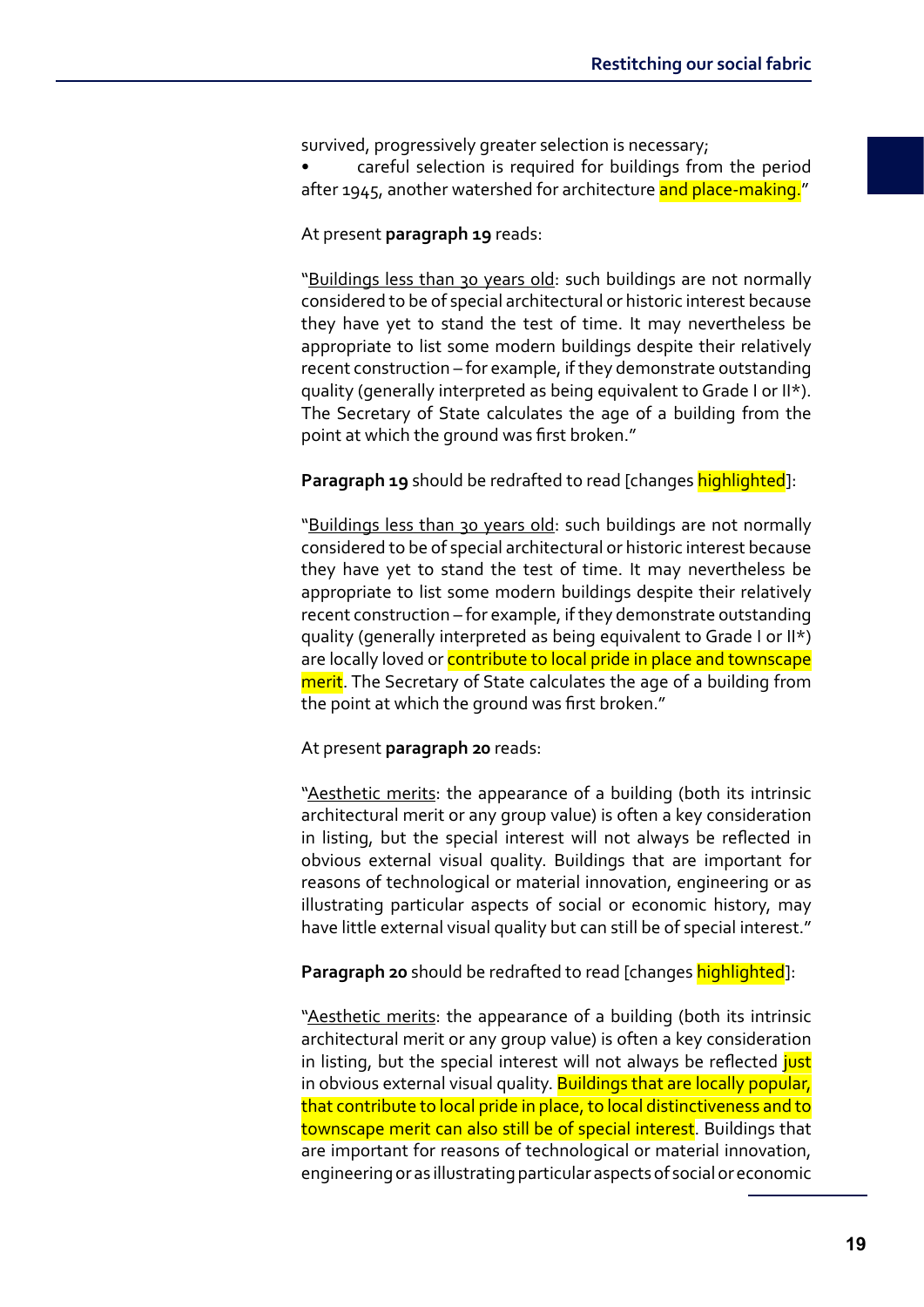history, may have little external visual quality but can still be of special interest."

#### At present **paragraph 21** reads:

"Selectivity: where a building qualifies for listing primarily on the strength of its special architectural interest, the fact that there are other buildings of similar or identical quality elsewhere is not likely to be a major consideration. However, a building may be listed primarily because it represents a particular historical type to ensure that examples of such a type are preserved. Listing in these circumstances is largely a comparative exercise and needs to be selective where a substantial number of buildings of a similar type and quality survive. In such cases, the Secretary of State's policy is generally to list only the most representative or most significant examples of the type."

**Paragraph 21** should be redrafted to read [changes highlighted]:

"Selectivity: where a building qualifies for listing primarily on the strength of its special architectural interest, the fact that there are other buildings of similar or identical quality elsewhere is not likely to be a major consideration. However, a building may be listed primarily because it represents a particular historical type to ensure that examples of such a type are preserved. Listing in these circumstances is largely a comparative exercise and needs to be selective where a substantial number of buildings of a similar type and quality survive. In such cases, the Secretary of State's policy is generally to list only the most representative or most significant examples of the type or the example which is most local popular or contributes most to the local townscape or pride in place. If buildings undermine a sense of place and are locally unpopular locally then they should not normally be listed."

(As an alternative approach some of the suggested new text could be added through a new paragraph.) Additional guidance, potentially created by Historic England with the Office for Place, might set out (a) how to judge 'townscape value' and (b) how to how to determine local popularity and pride.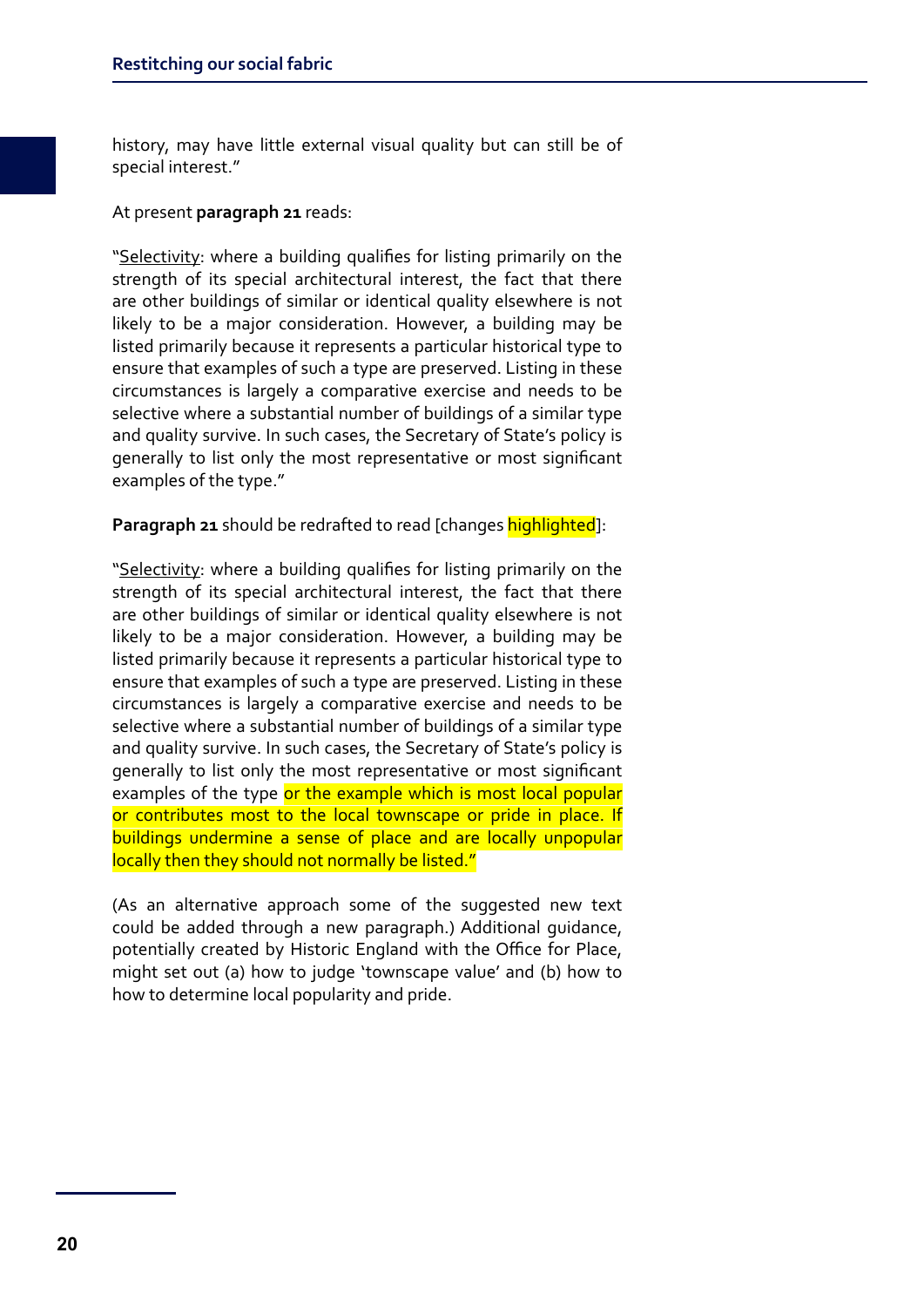#### **Endnotes**

<sup>1</sup> For example, American analysis of land values and property tax found that replacing an acre of box retail and parking with finely grained, mixed use, walkable city in Ashville would increase sales and property tax per acre from \$6,500 to \$634,000 per acre whilst also increasing residents per acre from 0 to 90 and jobs per acre from 5.9 to 73.7. Montgomery, C. (2013), Happy City, p.271. 2 UK Prosperity Index 2021 | Legatum Institute (li.com)

<sup>3</sup> Create Streets (2016) Create Boulevards for London: The beautification and intensification of London's arterial roads. Accessed online at: https:// www.createstreets.com/wp-content/uploads/2017/09/Create-Boulevards-03- May-2016.pdf

4 HM Treasury. (2018) Budget 2018.

<sup>5</sup> Department for Transport (2018) Major Road Network and Large Local Majors Programmes: programme investment planning. Accessed online at: https:// www.gov.uk/government/publications/major-road-network-and-large-localmajors-programmes-investment-planning/major-road-network-and-large-

local-majors-programmes-investment-planning-guidance

6 'Due diligence, traffic forecasts, and the pension infrastructure programme', Phil Goodwin

7 https://assets.publishing.service.gov.uk/government/uploads/system/uploads/ attachment\_data/file/1009448/decarbonising-transport-a-better-greenerbritain.pdf

<sup>8</sup> https://99percentinvisible.org/article/cities-paved-dung-urban-design-greathorse-manure-crisis-1894/

9 https://www.bbc.co.uk/news/uk-england-beds-bucks-herts-47290440

10 https://www.gov.uk/government/news/pm-confirms-37-billion-for-40 hospitals-in-biggest-hospital-building-programme-in-a-generation

<sup>11</sup> Image: National Highways

 $12$  An outcome led approach to design is also at the heart of the national street design guide, Manual for Streets.

<sup>13</sup> Boys Smith, Venerandi, Toms (2017), Beyond Location

<sup>14</sup> 2010 prices. TAG data book July 2021 v1.15

15 https://www.gov.uk/government/publications/valuing-greenhouse-gasemissions-in-policy-appraisal/valuation-of-greenhouse-gas-emissions-forpolicy-appraisal-and-evaluation

<sup>16</sup> Evidence submitted to Building Better Building Beautiful Commission call for evidence, May 2019.

<sup>17</sup> A full list of those that need examination is here: https://historicengland.org. uk/listing/selection-criteria/listing-selection/

<sup>18</sup> Create Communities Platform used in Leeds. (2020) Create Streets. Accessed online at: https://communities.createstreets.com/LeedsLockdown

<sup>19</sup> Google (04.03.2021) COVID-19 Community Mobility Report. Accessed online at: https://www.google.com/covid19/mobility/

<sup>20</sup> Greater Manchester Combined Authority. (2021) The Ignition Project. Accessed online at: https://www.greatermanchester-ca.gov.uk/what-we-do/ environment/natural-environment/ignition/

<sup>21</sup> Dumbaugh, E. (2006) Safe Streets, Liveable Streets. Journal of the American Planning Association, Vol.71

<sup>22</sup> Nowak, D. J., Crane, D. E. & Stevens, J. C. (2006) Air pollution removal by urban trees and shrubs in the United States. Urban forestry & urban greening 4. pp. 115–123 and Nowak, D. J., Hirabayashi, S., Bodine, A. & Greenfield, E. (2014) Tree and forest effects on air quality and human health in the United States. Environmental Pollution 193.

<sup>23</sup> Akbari, H., Pomerantz, M. & Taha, H. (2001) Cool surfaces and shade trees to reduce energy use and improve air quality in urban areas. Solar Energy. 70.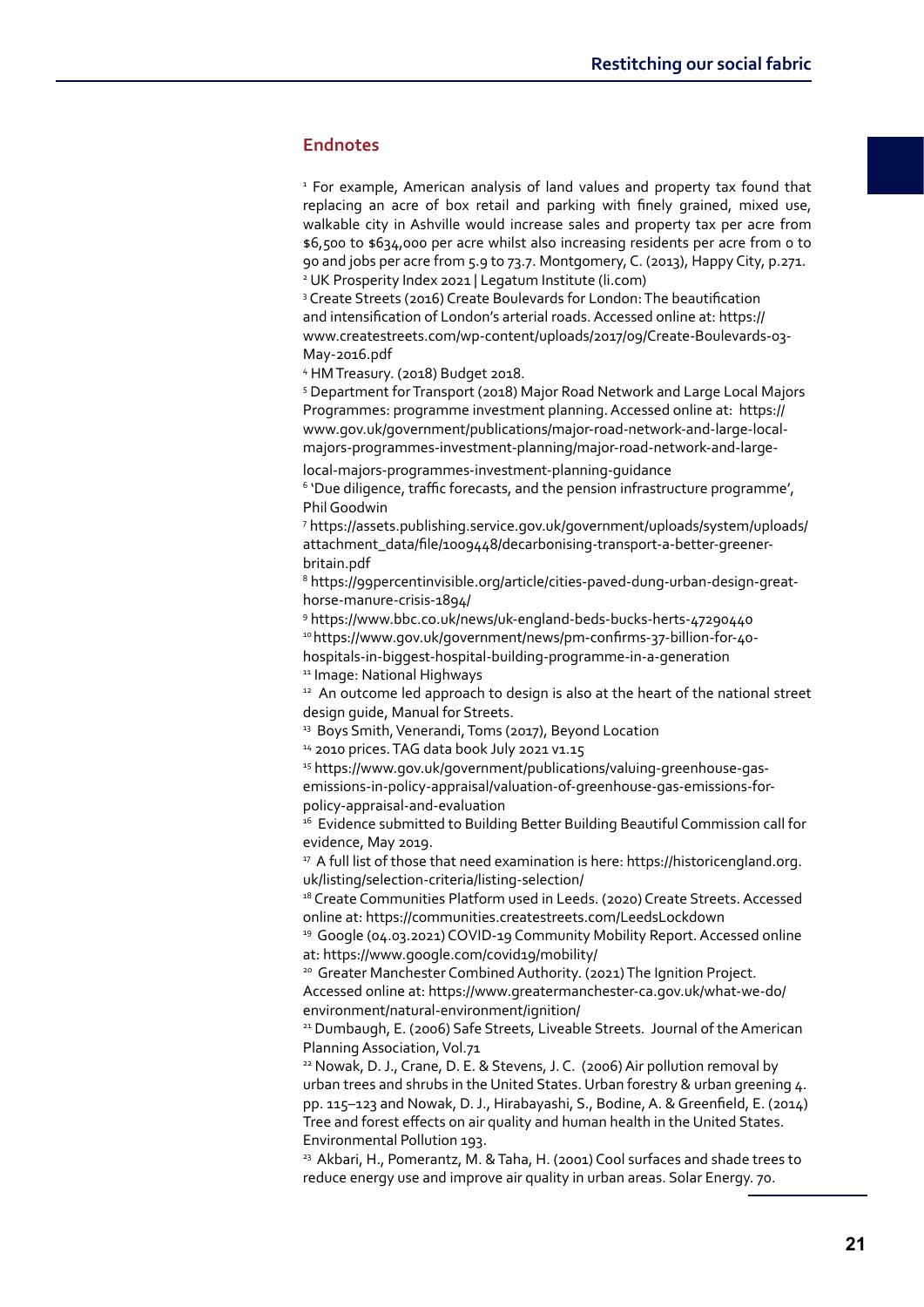<sup>24</sup> Smardon, R. C. (1998) Perception and aesthetics of the urban-environment review of the role of vegetation. Landscape and Urban Planning. 15.

<sup>25</sup> Trees for Cities. (2021) Trees for Cities Secures £1.2m in second green recovery challenge fund. Accessed online at: https://www.treesforcities.org/stories/treesfor-cities-secures-1-2m-from-the-green-recovery-challenge-fund-1

<sup>26</sup> Smith, J. (2021) #MembersHour: The Urban Tree Challenge Fund – What it can do for you'. (Webinar) The Institute of Chartered Foresters.

<sup>27</sup> MHCLG (2021) National Planning Policy Framework. Accessed online at: https://assets.publishing.service.gov.uk/government/uploads/system/uploads/ attachment\_data/file/1005759/NPPF\_July\_2021.pdf

<sup>28</sup> Forestry Commission (2019) UTCF. Accessed online at: https://www.gov.uk/ guidance/urban-tree-challenge-fund

<sup>29</sup> House of Commons. (2021) Tree Planting in the UK. Accessed online at: https://researchbriefings.files.parliament.uk/documents/CBP-9084/CBP-9084. pdf

30 See the Forestry Commission map browser: https://www.forestergis.com/ Apps/MapBrowser/

31 Groundwork. Accessed online at: https://www.groundwork.org.uk/aboutgroundwork/our-impact/

32 Save our Street Trees Northampton. Accessed online at: https:// saveourstreettrees.org/aboutus/

33 Trees for Cities. (2021) Trees for Cities Secures £1.2m in second green recovery challenge fund. Accessed online at: https://www.treesforcities.org/stories/treesfor-cities-secures-1-2m-from-the-green-recovery-challenge-fund-1

34 Create Streets Foundation, Place Champions programme. Accessed online at: https://www.createstreetsfoundation.org.uk/place-champions/

<sup>35</sup> Conversation with Jim Smith, the National Urban Forestry advisor at the Forestry Commission, July 2021.

<sup>36</sup> Doick et al (2017) The Canopy Cover of England's Towns and Cities

<sup>37</sup> Urban Forestry and Woodland Advisory Committee Network (2018) England's

Urban Forests - Using tree canopy cover data to secure the benefits of the urban forest

<sup>38</sup> Botanic Gardens Conservation International (2021) State of the World's Trees. Accessed online at: https://www.bgci.org/wp/wp-content/uploads/2021/08/ FINAL-GTAReportMedRes-1.pdf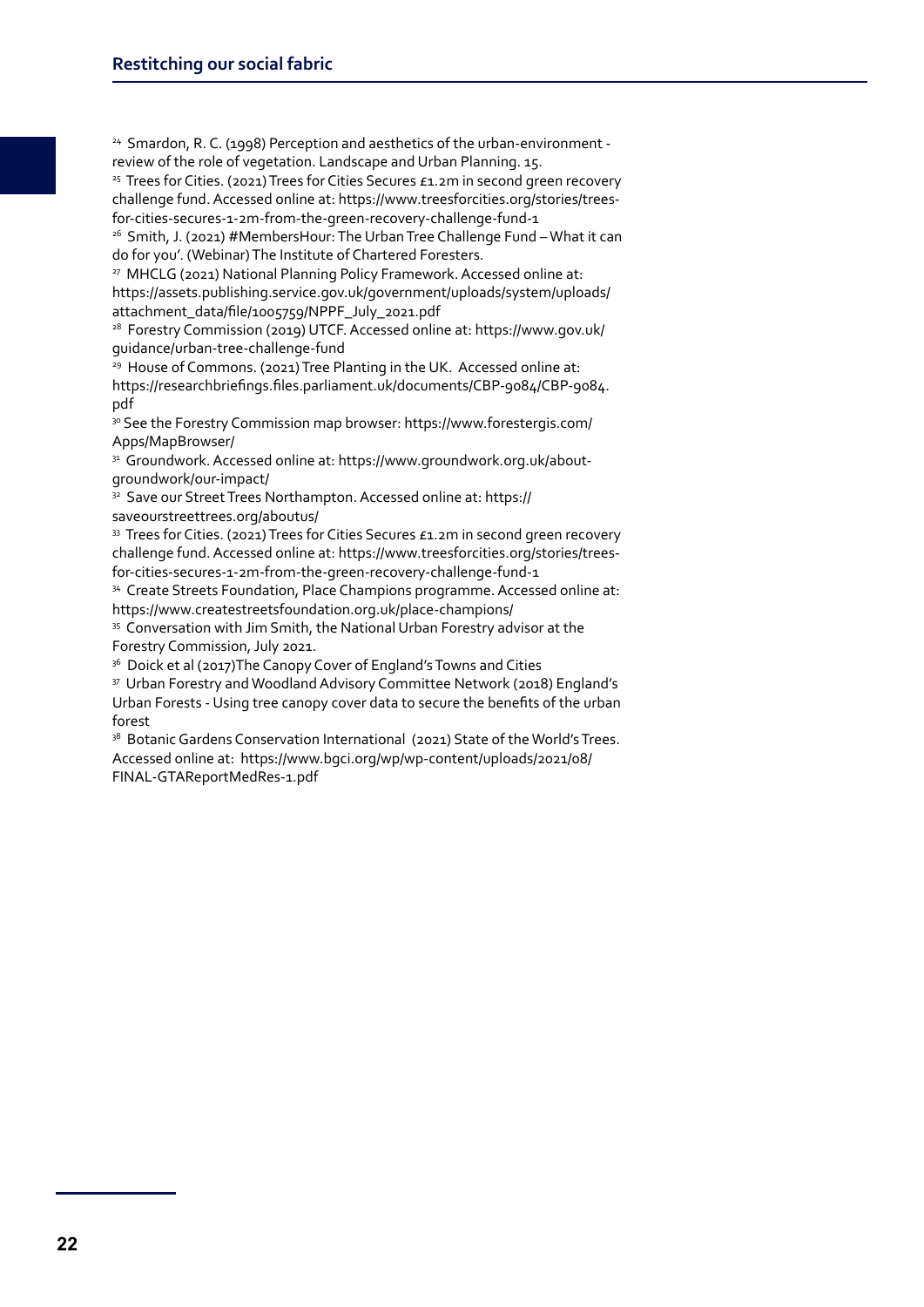